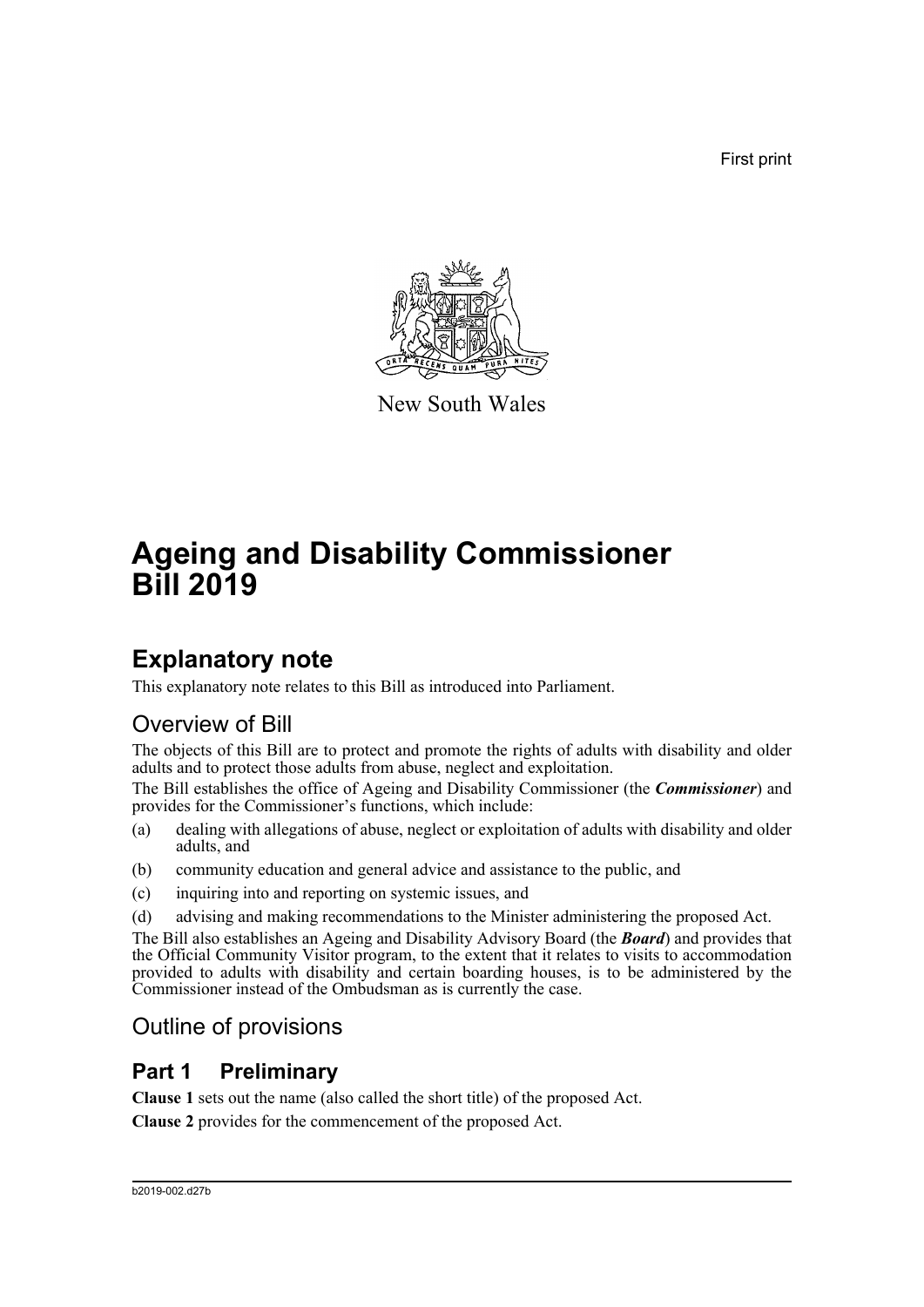**Clause 3** defines certain words and expressions used in the proposed Act.

**Clause 4** sets out the objects (as set out in the Overview) and principles of the proposed Act. When exercising a function under the proposed Act, the Commissioner or any other person must have regard to the objects and principles.

## **Part 2 Appointment of Commissioner**

**Clause 5** provides for the appointment of an Ageing and Disability Commissioner by the Governor.

**Clause 6** provides for the employment and remuneration of the Commissioner.

**Clause 7** sets out when the office of Commissioner becomes vacant.

**Clause 8** enables the Governor to remove the Commissioner from office, but only for incompetence, incapacity or misbehaviour.

**Clause 9** provides for the appointment of an acting Commissioner in certain circumstances.

**Clause 10** provides for staff to be employed in the Public Service.

**Clause 11** enables the Commissioner to delegate the Commissioner's functions.

## **Part 3 Functions of Commissioner**

### **Division 1 General functions**

**Clause 12** specifies the functions of the Commissioner, which include the following:

- (a) to deal with allegations of abuse, neglect and exploitation of adults with disability and older adults, whether on the basis of a report made to the Commissioner or at the Commissioner's own initiative,
- (b) to take further necessary action following an investigation into an allegation of abuse, neglect or exploitation of an adult with disability or older adult,
- (c) to raise awareness and educate the public about matters relating to the abuse, neglect and exploitation of adults with disability and older adults,
- (d) to provide advice and general assistance to the public about matters relating to the abuse, neglect and exploitation of adults with disability and older adults,
- (e) to inquire into and report on systemic issues regarding matters in relation to which the Commissioner may conduct investigations,
- (f) to consult with the Board on matters relating to the abuse, neglect and exploitation of adults with disability and older adults,
- (g) to advise, and make recommendations to, the Minister, at the Commissioner's own initiative or at the request of the Minister, on matters relating to the abuse, neglect and exploitation of adults with disability and older adults.

The Commissioner is not subject to the control or direction of the Minister administering the proposed Act in the exercise of certain functions, including conducting investigations.

**Clause 13** provides that a person may make a report to the Commissioner about an adult with disability or older adult if the person has reasonable grounds to believe the adult is subject to, or at risk of, abuse, neglect or exploitation. The Commissioner may, at the Commissioner's own initiative, decide to deal with a matter as a report if it relates to an adult with disability or older adult that the Commissioner has reasonable grounds to believe is subject to, or at risk of, abuse, neglect or exploitation. In dealing with a report, the Commissioner may conduct an investigation, make a referral to another person or body or may decline to take action.

If the Commissioner is of the opinion that a report, or part of a report, constitutes a complaint that may be made to any of the following persons or bodies, the Commissioner must refer the report, or the part of the report, to the person or body: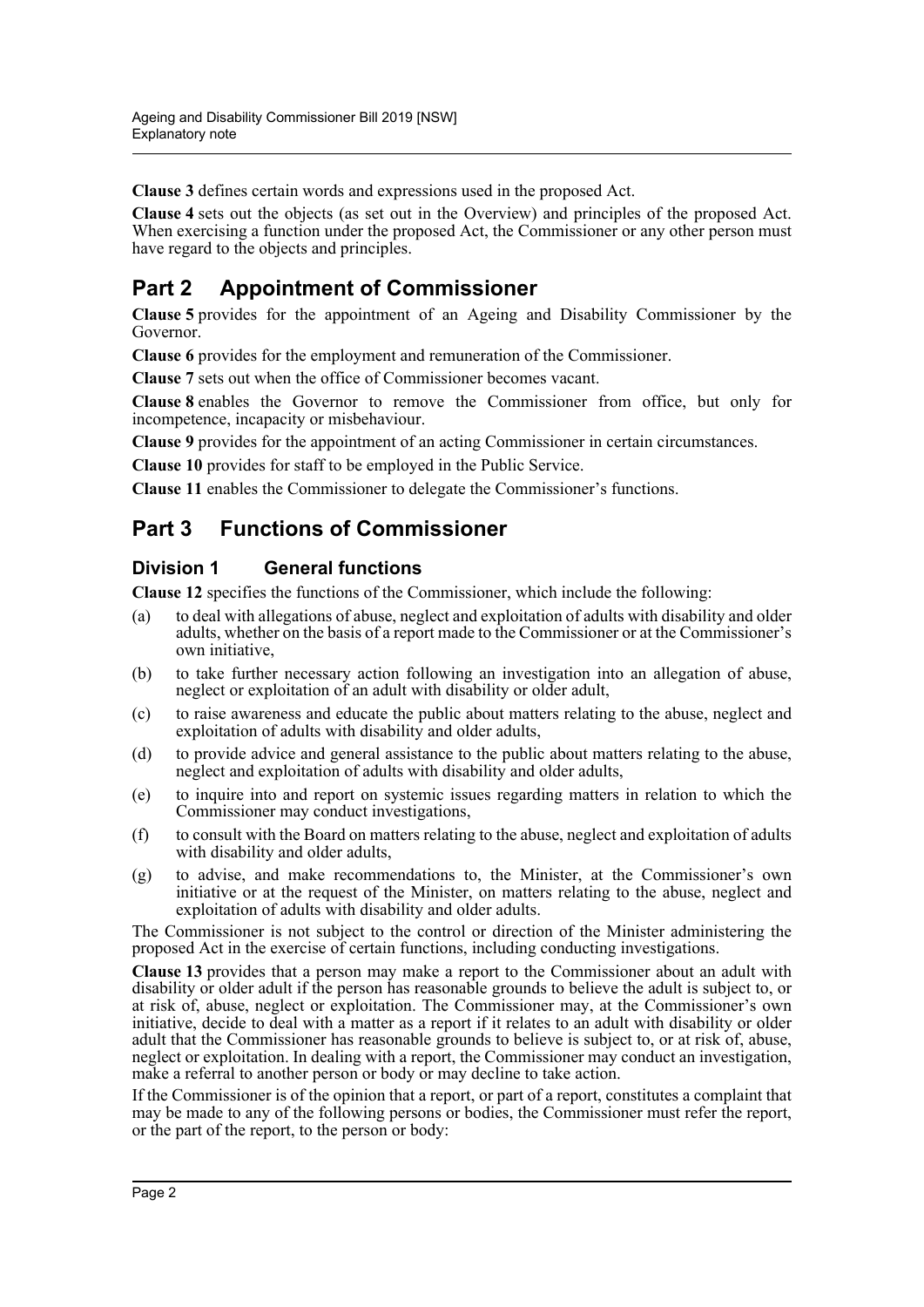- (a) the Health Care Complaints Commission,
- (b) the Commissioner of the Aged Care Quality and Safety Commission,
- (c) the Commissioner of the NDIS Quality and Safeguards Commission,
- (d) any other person or body prescribed by the regulations.

The Commissioner must obtain the consent of an adult with disability or older adult in order to conduct an investigation into an allegation of abuse, neglect or exploitation of the adult, except in certain circumstances.

**Clause 14** provides that the Commissioner may provide certain information about an adult with disability or older adult to a government sector agency, the Civil and Administrative Tribunal, a hospital or other health organisation to assist that agency to provide services to the adult. The Commissioner may also enter into arrangements with those agencies for the purposes of sharing and exchanging information.

**Clause 15** protects the identity of a person who, in good faith, makes a report to the Commissioner under the proposed Act.

### **Division 2 Investigations**

**Clause 16** enables the Commissioner to require a person to attend a meeting or to produce documents or things for the purposes of an investigation of a report.

**Clause 17** enables the Commissioner to apply for a search warrant if the Commissioner has reasonable grounds for believing that an adult with disability or older adult is subject to, or at risk of, serious abuse, neglect or exploitation at particular premises.

**Clause 18** provides that a provision of any other Act or law that prohibits or restricts the disclosure of information does not operate to prevent the provision of information to the Commissioner under the proposed Division.

## **Part 4 Official Community Visitors**

**Clause 19** defines expressions used in the proposed Part. A *visitable service* means an accommodation service where adults with disability are in full-time care, a boarding house for people with additional needs or any other service prescribed by the regulations. Currently, premises at which those services are provided are visited by Official Community Visitors appointed under the *Community Services (Complaints, Reviews and Monitoring) Act 1993*. The provisions of the proposed Part are substantially the same as the current provisions of that Act.

**Clause 20** provides for the appointment of Official Community Visitors by the Minister administering the proposed Act.

**Clause 21** provides for the functions of Official Community Visitors in relation to visitable services.

**Clause 22** provides that the Commissioner has a general oversight and co-ordination role in relation to Official Community Visitors.

**Clause 23** protects a person who makes a complaint or provides information to an Official Community Visitor from retribution.

## **Part 5 Annual reports and special reports**

**Clause 24** requires the Commissioner to prepare annual reports on the Commissioner's activities and the activities of the Official Community Visitors.

**Clause 25** enables the Commissioner to prepare special reports that can be provided to Parliament and requires the Commissioner to prepare special reports on the request of the Minister administering the proposed Act.

**Clause 26** deals with the provision of annual reports and special reports to Parliament.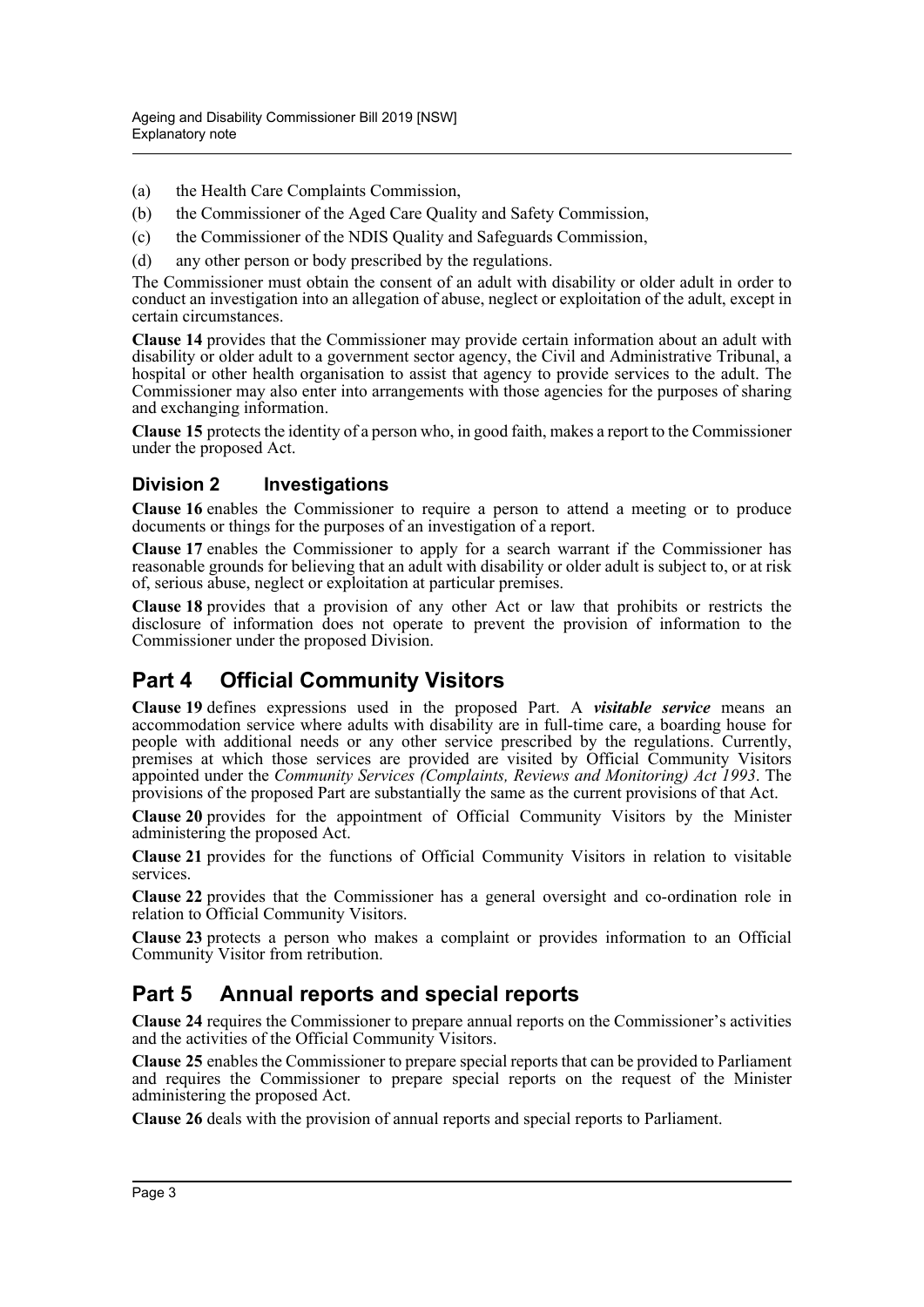## **Part 6 Miscellaneous**

**Clause 27** establishes the Ageing and Disability Advisory Board, which will advise the Commissioner on matters relating to the abuse, neglect or exploitation of adults with disability and older adults that the Board considers appropriate or that are referred to the Board by the Commissioner.

**Clause 28** protects persons involved in the administration of the proposed Act from personal liability if acting in good faith.

**Clause 29** makes it an offence for a person to disclose information obtained in connection with the administration or execution of the proposed Act except in certain circumstances. The maximum penalty is 50 penalty units (currently, \$5,500).

**Clause 30** makes it an offence for a person, without reasonable excuse, to resist or obstruct the Commissioner or other person in the exercise of a function under the proposed Act. The maximum penalty is 50 penalty units (currently, \$5,500).

**Clause 31** provides that proceedings for an offence under the proposed Act may be dealt with summarily before the Local Court.

**Clause 32** provides that the proposed Act binds the Crown.

**Clause 33** enables the Governor to make regulations, including savings and transitional regulations, for the purposes of the proposed Act.

## **Schedule 1 Amendment of Acts**

#### **Community Services (Complaints, Reviews and Monitoring) Act 1993 No 2**

**Schedule 1.1 [1]** provides that the functions of Official Community Visitors appointed under the *Community Services (Complaints, Reviews and Monitoring) Act 1993* do not extend to visitable services that are accommodation services for adults with disability or assisted boarding houses. Those services will be visited by Official Community Visitors appointed under the proposed Act (see proposed Part 4).

**Schedule 1.1 [2] and [3]** update the provisions that require the Ombudsman to monitor and review deaths of persons in residential care and children in care, so that deaths of persons living in supported group accommodation are included. Supported group accommodation has the same meaning as it has in the *Disability Inclusion Act 2014* and includes supported group accommodation provided by a registered provider under the National Disability Insurance Scheme of the Commonwealth.

### **Coroners Act 2009 No 41**

**Schedule 1.2 [1] and [2]** update the provisions relating to the jurisdiction of the State Coroner to provide that an inquest may be held into the death of a person who was living in supported group accommodation. Supported group accommodation has the same meaning as it has in the *Disability Inclusion Act 2014* and includes supported group accommodation provided by a registered provider under the National Disability Insurance Scheme of the Commonwealth.

**Schedule 1.2 [4]** requires the State Coroner to inform the Commissioner of the NDIS Quality and Safeguards Commission of the Commonwealth about a death of a person living in supported group accommodation, in addition to being required to inform the Ombudsman as is currently the case. **Schedule 1.2 [3] and [5]** are consequential amendments.

#### **Government Information (Public Access) Act 2009 No 52**

**Schedule 1.3** provides that information relating to the report handling, investigative and reporting functions of the Commissioner is excluded information under the *Government Information (Public Access) Act 2009*, which means that there is a conclusive presumption of an overriding public interest against disclosure of the information and that an access application cannot be made for access to the information.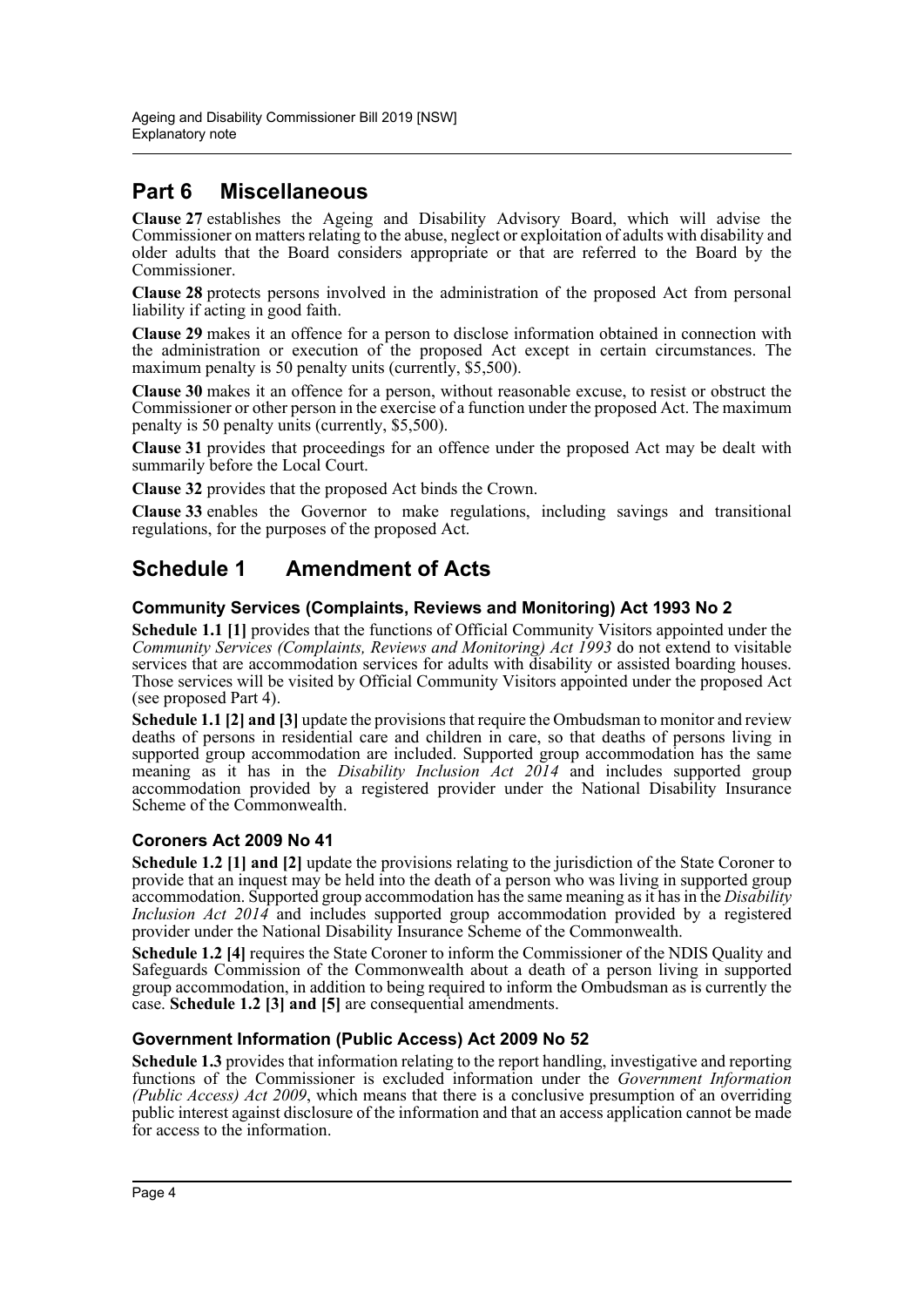### **Government Sector Employment Act 2013 No 40**

**Schedule 1.4** provides that the Office of the Commissioner is a separate Public Service agency headed by the Commissioner.

#### **Health Records and Information Privacy Act 2002 No 71**

**Schedule 1.5** provides that the Commissioner is an investigative agency under the *Health Records and Information Privacy Act 2002*, which means that the Commissioner is exempt from certain health privacy principles under that Act in relation to the handling of information in the exercise of the Commissioner's report handling and investigative functions.

#### **Law Enforcement (Powers and Responsibilities) Act 2002 No 103**

**Schedule 1.6** is an amendment consequent on proposed section 17 of the proposed Act.

#### **Privacy and Personal Information Protection Act 1998 No 133**

**Schedule 1. 7 [1]** provides that the Commissioner is an investigative agency under the *Privacy and Personal Information Protection Act 1998*, which means that the Commissioner is exempt from certain provisions of that Act in relation to the exercise of the Commissioner's report handling and investigative functions.

**Schedule 1.7 [2]** exempts the Commissioner from a special restriction on the disclosure of personal information. The Ombudsman, the Health Care Complaints Commission, the Anti-Discrimination Board and the Civil and Administrative Tribunal are currently exempt from the restriction.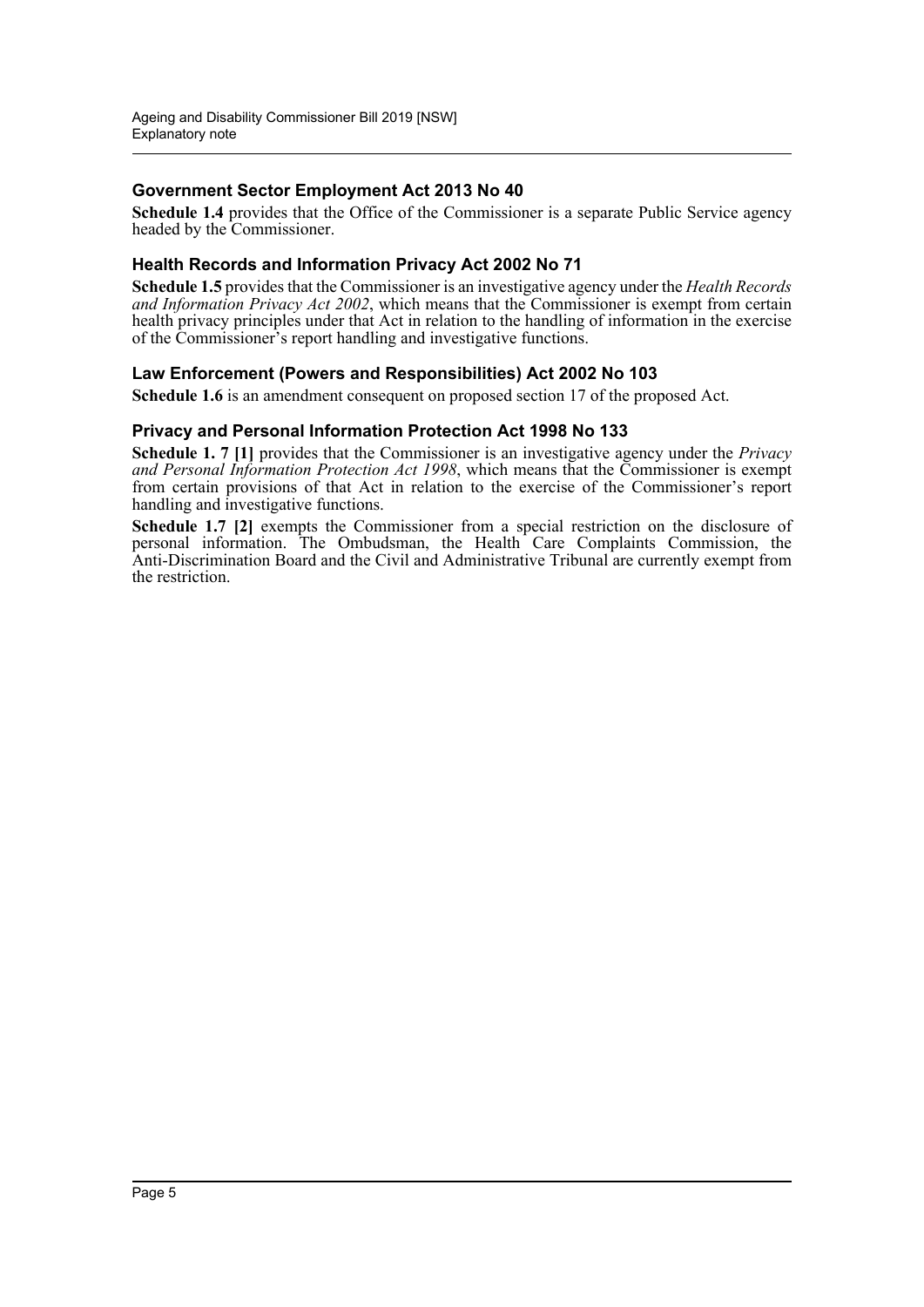First print



New South Wales

# **Ageing and Disability Commissioner Bill 2019**

# **Contents**

|        |                                                        | Page           |
|--------|--------------------------------------------------------|----------------|
| Part 1 | <b>Preliminary</b>                                     |                |
|        | Name of Act<br>1                                       | 2              |
|        | 2<br>Commencement                                      | $\overline{2}$ |
|        | 3<br>Definitions                                       | $\overline{2}$ |
|        | 4<br>Objects and principles of Act                     | $\overline{2}$ |
| Part 2 | <b>Appointment of Commissioner</b>                     |                |
|        | 5<br>Appointment of Ageing and Disability Commissioner | 4              |
|        | Employment and remuneration<br>6                       | 4              |
|        | Vacancy in office<br>7                                 | 4              |
|        | Removal from office<br>8                               | 5              |
|        | 9<br><b>Acting Commissioner</b>                        | $\mathbf 5$    |
|        | 10<br>Staff                                            | $\mathbf 5$    |
|        | 11<br>Delegation                                       | 5              |
| Part 3 | <b>Functions of Commissioner</b>                       |                |
|        | <b>General functions</b><br><b>Division 1</b>          |                |
|        | <b>Functions of Commissioner</b><br>12 <sup>°</sup>    | 6              |
|        | 13<br>Reports may be made to Commissioner              | 6              |
|        | 14<br>Exchange of information                          | $\overline{7}$ |
|        |                                                        |                |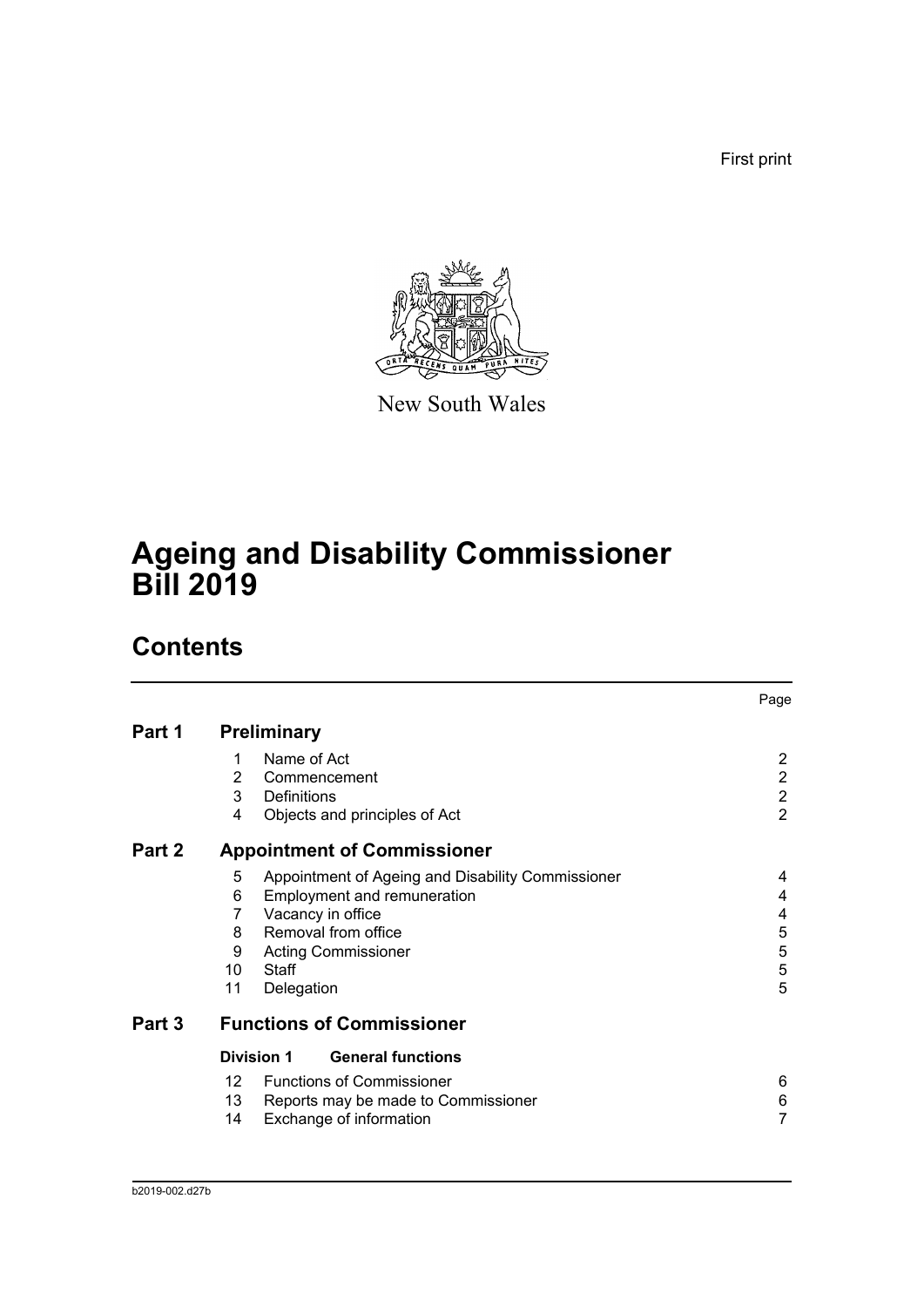|                   |                                        |                      |                                                                                                                                                                                 | Page                                    |
|-------------------|----------------------------------------|----------------------|---------------------------------------------------------------------------------------------------------------------------------------------------------------------------------|-----------------------------------------|
|                   | 15                                     |                      | Protection of persons who make reports                                                                                                                                          | 8                                       |
|                   |                                        | <b>Division 2</b>    | Investigations                                                                                                                                                                  |                                         |
|                   | 16<br>17<br>18                         |                      | Compulsory attendance at meetings and production of documents<br>Search warrants<br>Restrictions on providing information                                                       | 8<br>9<br>10                            |
| Part 4            |                                        |                      | <b>Official Community Visitors</b>                                                                                                                                              |                                         |
|                   | 19<br>20<br>21<br>22<br>23             | Definitions          | Appointment of Official Community Visitors<br><b>Functions of Official Community Visitors</b><br>Co-ordination of Official Community Visitors<br>Protection against retribution | 11<br>11<br>12 <sup>2</sup><br>12<br>13 |
| Part 5            |                                        |                      | Annual reports and special reports                                                                                                                                              |                                         |
|                   | 24<br>25<br>26                         |                      | Annual reports to Parliament<br>Special reports to Parliament and to Minister<br>Provisions relating to reports                                                                 | 14<br>14<br>14                          |
| Part 6            |                                        | <b>Miscellaneous</b> |                                                                                                                                                                                 |                                         |
|                   | 27<br>28<br>29<br>30<br>31<br>32<br>33 | Regulations          | Ageing and Disability Advisory Board<br>Personal liability<br>Disclosure of information<br><b>Obstruction of Commissioner</b><br>Proceedings for offences<br>Act to bind Crown  | 15<br>15<br>15<br>16<br>16<br>16<br>16  |
| <b>Schedule 1</b> |                                        |                      | <b>Amendment of Acts</b>                                                                                                                                                        | 17                                      |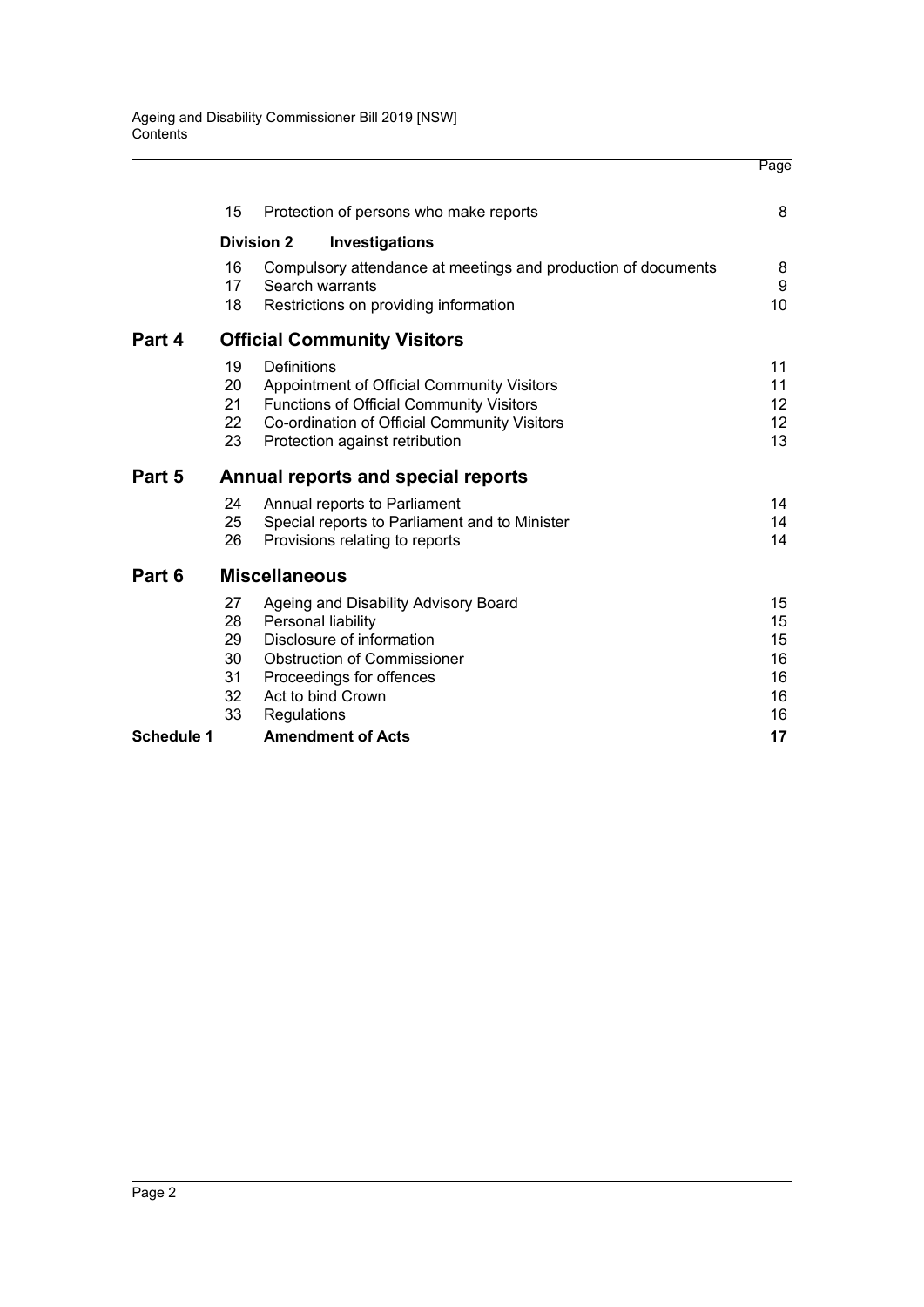

New South Wales

# **Ageing and Disability Commissioner Bill 2019**

No , 2019

## **A Bill for**

An Act to establish the office of Ageing and Disability Commissioner and to provide for the functions of that office; and for other purposes.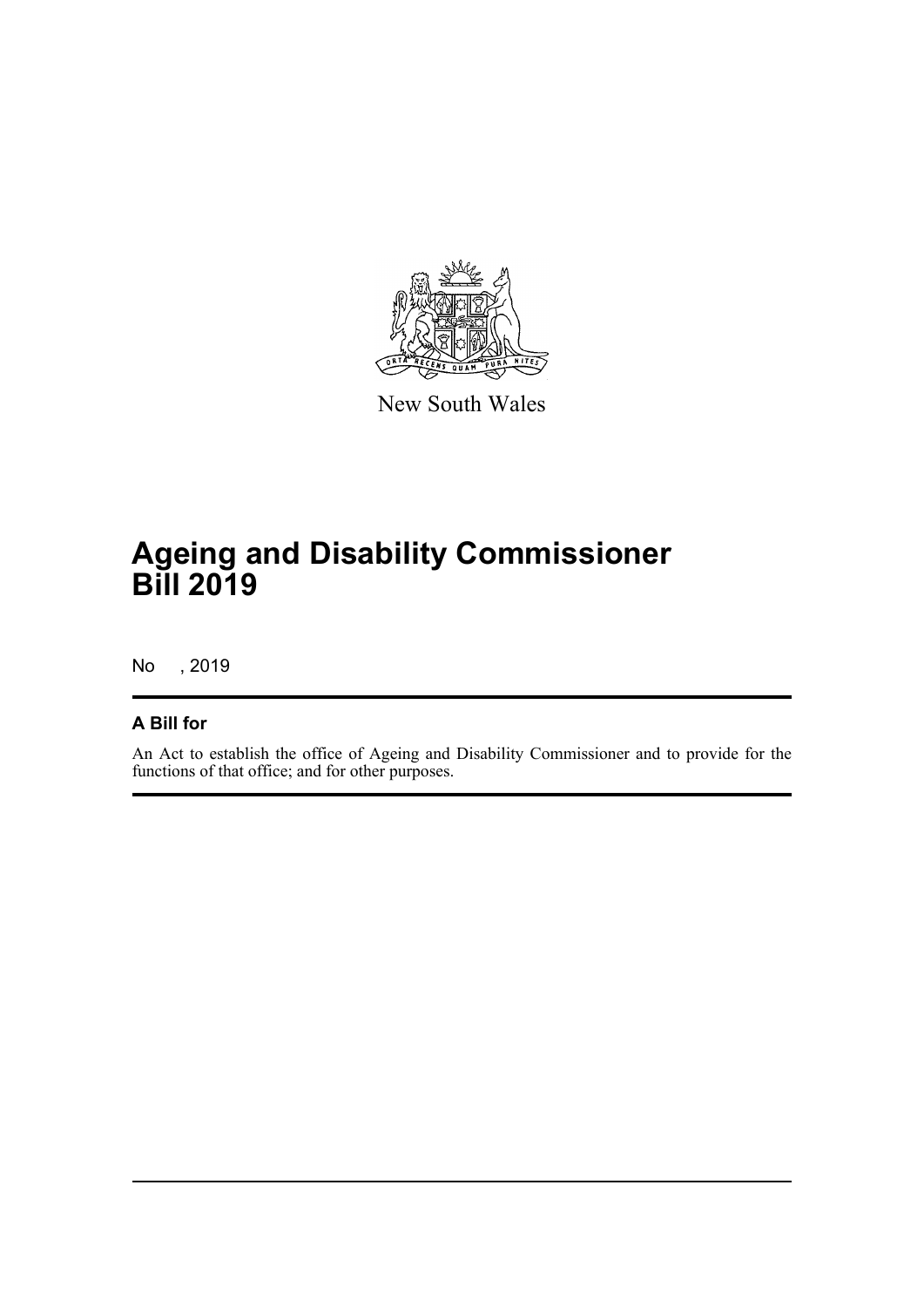<span id="page-8-4"></span><span id="page-8-3"></span><span id="page-8-2"></span><span id="page-8-1"></span><span id="page-8-0"></span>

|              |                    | The Legislature of New South Wales enacts:                                                                                                                                                                     | $\mathbf{1}$        |  |  |
|--------------|--------------------|----------------------------------------------------------------------------------------------------------------------------------------------------------------------------------------------------------------|---------------------|--|--|
| Part 1       |                    | <b>Preliminary</b>                                                                                                                                                                                             | 2                   |  |  |
| 1            |                    | <b>Name of Act</b>                                                                                                                                                                                             | 3                   |  |  |
|              |                    | This Act is the Ageing and Disability Commissioner Act 2019.                                                                                                                                                   | 4                   |  |  |
| $\mathbf{2}$ |                    | Commencement                                                                                                                                                                                                   |                     |  |  |
|              | (1)                | This Act commences on 1 July 2019, except as provided by subsection (2).                                                                                                                                       | 6                   |  |  |
|              | (2)                | Part 4 and Schedule 1.1 [1] commence on a day or days to be appointed by<br>proclamation.                                                                                                                      | $\overline{7}$<br>8 |  |  |
| 3            | <b>Definitions</b> |                                                                                                                                                                                                                | 9                   |  |  |
|              | (1)                | In this Act:                                                                                                                                                                                                   | 10                  |  |  |
|              |                    | <b>Board</b> means the Ageing and Disability Advisory Board established under section<br>27.                                                                                                                   | 11<br>12            |  |  |
|              |                    | <b>Commissioner</b> means the Ageing and Disability Commissioner appointed under<br>section 5.                                                                                                                 | 13<br>14            |  |  |
|              |                    | <i>disability</i> has the same meaning as in the <i>Disability Inclusion Act 2014</i> .                                                                                                                        | 15                  |  |  |
|              |                    | <i>function</i> includes a power, authority or duty and <i>exercise</i> a function includes<br>perform a duty.                                                                                                 | 16<br>17            |  |  |
|              |                    | <b>government sector agency</b> has the same meaning as it has in the Government Sector<br><i>Employment Act 2013</i> and includes a council within the meaning of the Local<br>Government Act 1993.           | 18<br>19<br>20      |  |  |
|              |                    | <i>investigation</i> means an investigation of a report conducted by the Commissioner<br>under Part 3.                                                                                                         | 21<br>22            |  |  |
|              |                    | <b>Official Community Visitor</b> means an Official Community Visitor appointed under<br>section 20.                                                                                                           | 23<br>24            |  |  |
|              |                    | <i>older adult</i> means a person who is aged:                                                                                                                                                                 | 25                  |  |  |
|              |                    | 50 years or over, in the case of an Aboriginal or Torres Strait Islander person,<br>(a)<br><b>or</b>                                                                                                           | 26<br>27            |  |  |
|              |                    | 65 years or over, in any other case.<br>(b)                                                                                                                                                                    | 28                  |  |  |
|              |                    | <i>report</i> , other than in Part 5, means a report made to the Commissioner under section<br>13 and includes a matter dealt with as a report by the Commissioner under that<br>section or section 21 $(3)$ . | 29<br>30<br>31      |  |  |
|              |                    | Note. The Interpretation Act 1987 contains definitions and other provisions that affect the<br>interpretation and application of this Act.                                                                     | 32<br>33            |  |  |
|              | (2)                | Notes included in this Act do not form part of this Act.                                                                                                                                                       | 34                  |  |  |
| 4            |                    | <b>Objects and principles of Act</b>                                                                                                                                                                           | 35                  |  |  |
|              | (1)                | The objects of this Act are:                                                                                                                                                                                   | 36                  |  |  |
|              |                    | to protect and promote the rights of adults with disability and older adults, and<br>(a)                                                                                                                       | 37                  |  |  |
|              |                    | to protect adults with disability and older adults from abuse, neglect and<br>(b)<br>exploitation.                                                                                                             | 38<br>39            |  |  |
|              | (2)                | When exercising a function under this Act, the Commissioner or any other person<br>must have regard to the objects of the Act and the following principles:                                                    | 40<br>41            |  |  |
|              |                    | adults with disability and older adults have the right to respect for their worth<br>(a)<br>and dignity as individuals and to live free from abuse, neglect and exploitation,                                  | 42<br>43            |  |  |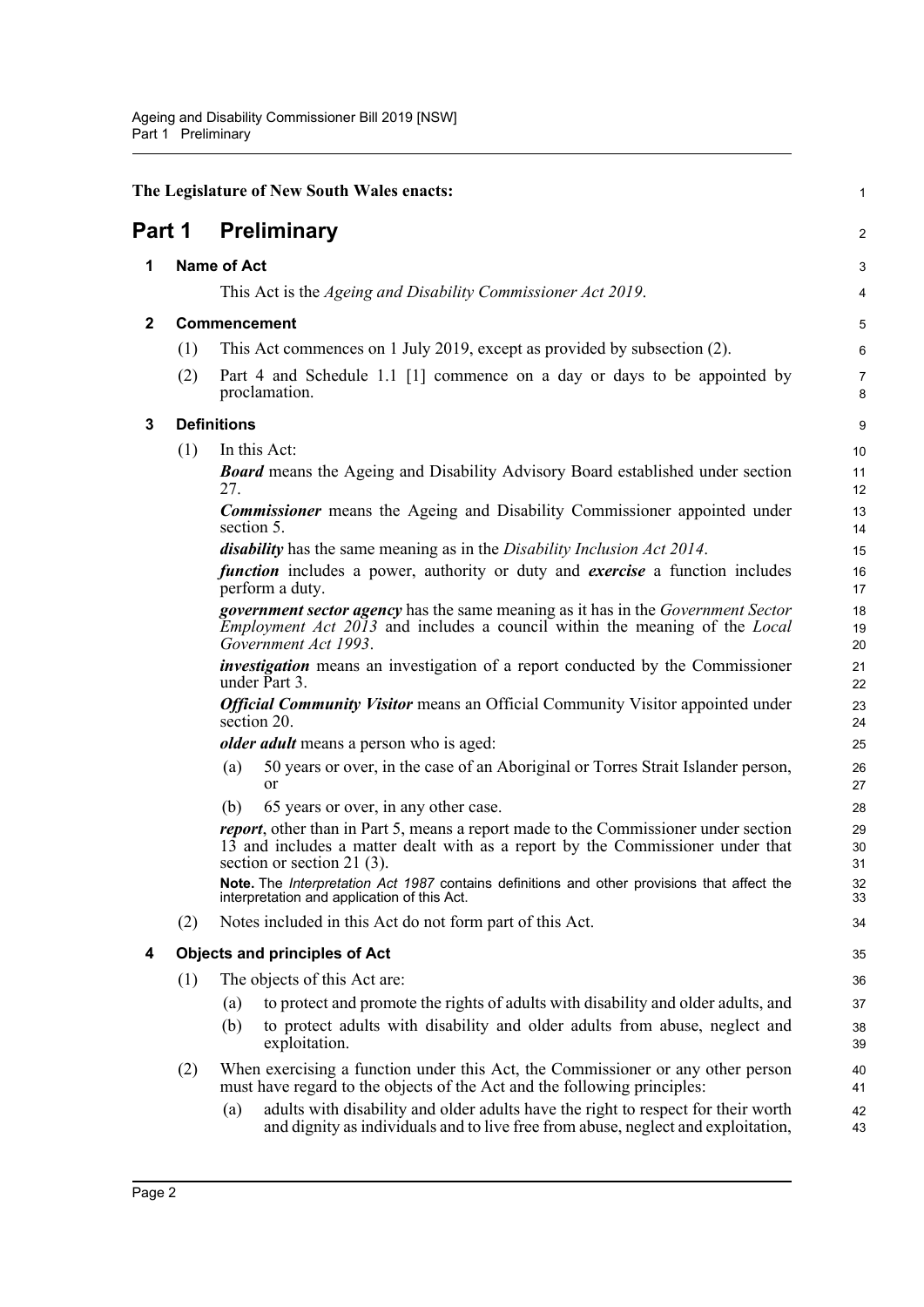|     | (b) |       | adults with disability and older adults have the right to respect for their cultural<br>and linguistic diversity, age, gender, sexual orientation and religious beliefs,                             | $\mathbf{1}$<br>$\overline{2}$ |
|-----|-----|-------|------------------------------------------------------------------------------------------------------------------------------------------------------------------------------------------------------|--------------------------------|
|     | (c) |       | adults with disability and older adults have the right to privacy and<br>confidentiality,                                                                                                            | $\mathsf 3$<br>4               |
|     | (d) |       | adults with disability and older adults have the right to exercise choice and<br>control in the pursuit of their goals and the planning and delivery of their<br>supports and services,              | 5<br>$\,6$<br>$\overline{7}$   |
|     | (e) |       | families, carers and other significant persons have a crucial role in the lives of<br>adults with disability and older adults and it is important to respect and<br>preserve those relationships.    | 8<br>9<br>10                   |
| (3) |     |       | When exercising a function under this Act, the Commissioner or any other person<br>must have regard to the following:                                                                                | 11<br>12                       |
|     | (a) |       | adults with disability and older adults may face multiple disadvantages and are<br>potentially more vulnerable to abuse, neglect and exploitation,                                                   | 13<br>14                       |
|     | (b) |       | a person from any of the following groups who is also an adult with disability<br>or older adult may face additional disadvantages and barriers to accessing<br>supports and services:               | 15<br>16<br>17                 |
|     |     | (i)   | women,                                                                                                                                                                                               | 18                             |
|     |     | (ii)  | Aboriginal and Torres Strait Islander adults,                                                                                                                                                        | 19                             |
|     |     | (iii) | gay, lesbian, bisexual, transgender and intersex communities,                                                                                                                                        | 20                             |
|     |     | (iv)  | adults from culturally and linguistically diverse backgrounds,                                                                                                                                       | 21                             |
|     |     | (v)   | adults living in regional and remote areas.                                                                                                                                                          | 22                             |
| (4) |     |       | When exercising a function under this Act with respect to a particular adult with<br>disability or older adult, the Commissioner or any other person must have regard to<br>the wishes of the adult. | 23<br>24<br>25                 |
| (5) |     |       | This section is intended to give guidance in the administration of this Act and does<br>not create, or confer on any person, any right or entitlement enforceable at law.                            | 26<br>27                       |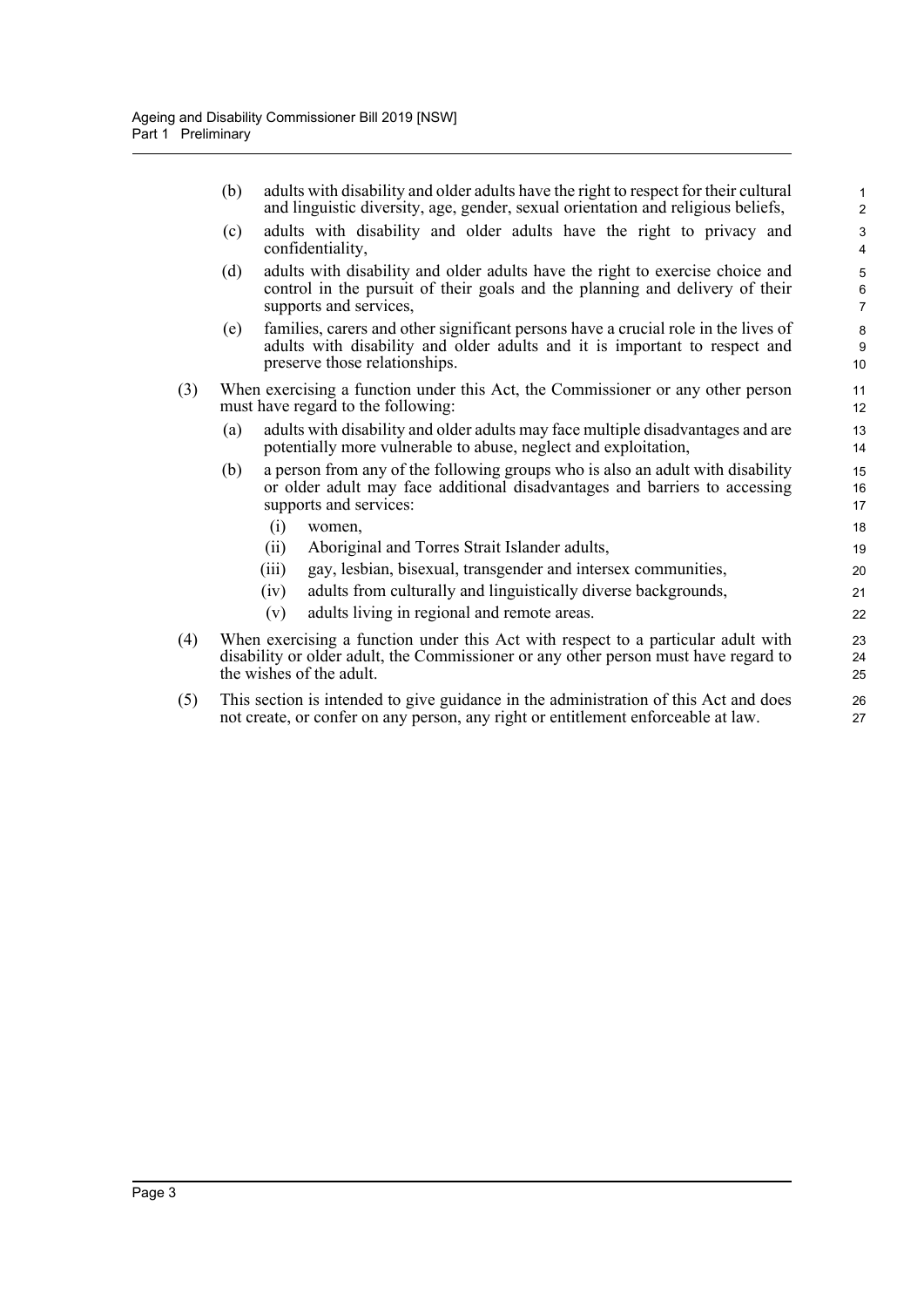<span id="page-10-3"></span><span id="page-10-2"></span><span id="page-10-1"></span><span id="page-10-0"></span>

| Part 2 |     | <b>Appointment of Commissioner</b>                                                                                                                                                                                                                                                                                                                       | 1                    |
|--------|-----|----------------------------------------------------------------------------------------------------------------------------------------------------------------------------------------------------------------------------------------------------------------------------------------------------------------------------------------------------------|----------------------|
| 5      |     | <b>Appointment of Ageing and Disability Commissioner</b>                                                                                                                                                                                                                                                                                                 | $\overline{c}$       |
|        | (1) | The Governor may appoint an Ageing and Disability Commissioner.                                                                                                                                                                                                                                                                                          | 3                    |
|        | (2) | The Commissioner holds office for the term, not exceeding 5 years, specified in the<br>instrument of appointment, but is eligible for re-appointment.                                                                                                                                                                                                    | 4<br>5               |
|        | (3) | A person is not eligible to be appointed for more than 2 terms of office as<br>Commissioner (whether or not consecutive terms).                                                                                                                                                                                                                          | 6<br>7               |
|        | (4) | The office of Commissioner is a full-time office and the holder of the office is<br>required to hold it on that basis, except to the extent permitted by the Minister.                                                                                                                                                                                   | 8<br>9               |
| 6      |     | <b>Employment and remuneration</b>                                                                                                                                                                                                                                                                                                                       | 10                   |
|        | (1) | The employment of the Commissioner is (subject to this Act) to be governed by a<br>contract of employment between the Commissioner and the Minister.                                                                                                                                                                                                     | 11<br>12             |
|        | (2) | The following provisions of or made under the <i>Government Sector Employment Act</i><br>2013 relating to the employment of Public Service senior executives apply to the<br>Commissioner (but in the application of those provisions a reference to the employer<br>of a Public Service senior executive is to be read as a reference to the Minister): | 13<br>14<br>15<br>16 |
|        |     | provisions relating to the band in which an executive is to be employed,<br>(a)                                                                                                                                                                                                                                                                          | 17                   |
|        |     | provisions relating to the contract of employment of an executive,<br>(b)                                                                                                                                                                                                                                                                                | 18                   |
|        |     | provisions relating to the remuneration, employment benefits and allowances<br>(c)<br>of an executive.                                                                                                                                                                                                                                                   | 19<br>20             |
|        | (3) | The office of Commissioner is a statutory office and the provisions of the<br>Government Sector Employment Act 2013 relating to the employment of Public<br>Service employees do not apply to that office, except as provided by this section.                                                                                                           | 21<br>22<br>23       |
| 7      |     | Vacancy in office                                                                                                                                                                                                                                                                                                                                        | 24                   |
|        | (1) | The office of Commissioner becomes vacant if the Commissioner:                                                                                                                                                                                                                                                                                           | 25                   |
|        |     | (a)<br>dies, or                                                                                                                                                                                                                                                                                                                                          | 26                   |
|        |     | completes a term of office and is not re-appointed, or<br>(b)                                                                                                                                                                                                                                                                                            | 27                   |
|        |     | resigns the office by instrument in writing addressed to the Minister, or<br>(c)                                                                                                                                                                                                                                                                         | 28                   |
|        |     | is removed from office by the Governor under section 8, or<br>(d)                                                                                                                                                                                                                                                                                        | 29                   |
|        |     | becomes bankrupt, applies to take the benefit of any law for the relief of<br>(e)<br>bankrupt or insolvent debtors, compounds with the Commissioner's creditors<br>or makes an assignment of the Commissioner's remuneration for their benefit,<br><b>or</b>                                                                                             | 30<br>31<br>32<br>33 |
|        |     | (f)<br>becomes a mentally incapacitated person, or                                                                                                                                                                                                                                                                                                       | 34                   |
|        |     | is convicted in New South Wales of an offence that is punishable by<br>(g)<br>imprisonment for 12 months or more or is convicted elsewhere than in New<br>South Wales of an offence that, if committed in New South Wales, would be<br>an offence so punishable, or                                                                                      | 35<br>36<br>37<br>38 |
|        |     | is imprisoned in respect of a conviction for an offence punishable in New<br>(h)<br>South Wales by imprisonment or for an offence committed elsewhere than in<br>New South Wales that, if committed in New South Wales, would be an offence<br>so punishable.                                                                                            | 39<br>40<br>41<br>42 |
|        | (2) | If the office of Commissioner becomes vacant, a person is, subject to this Act, to be<br>appointed to fill the vacancy.                                                                                                                                                                                                                                  | 43<br>44             |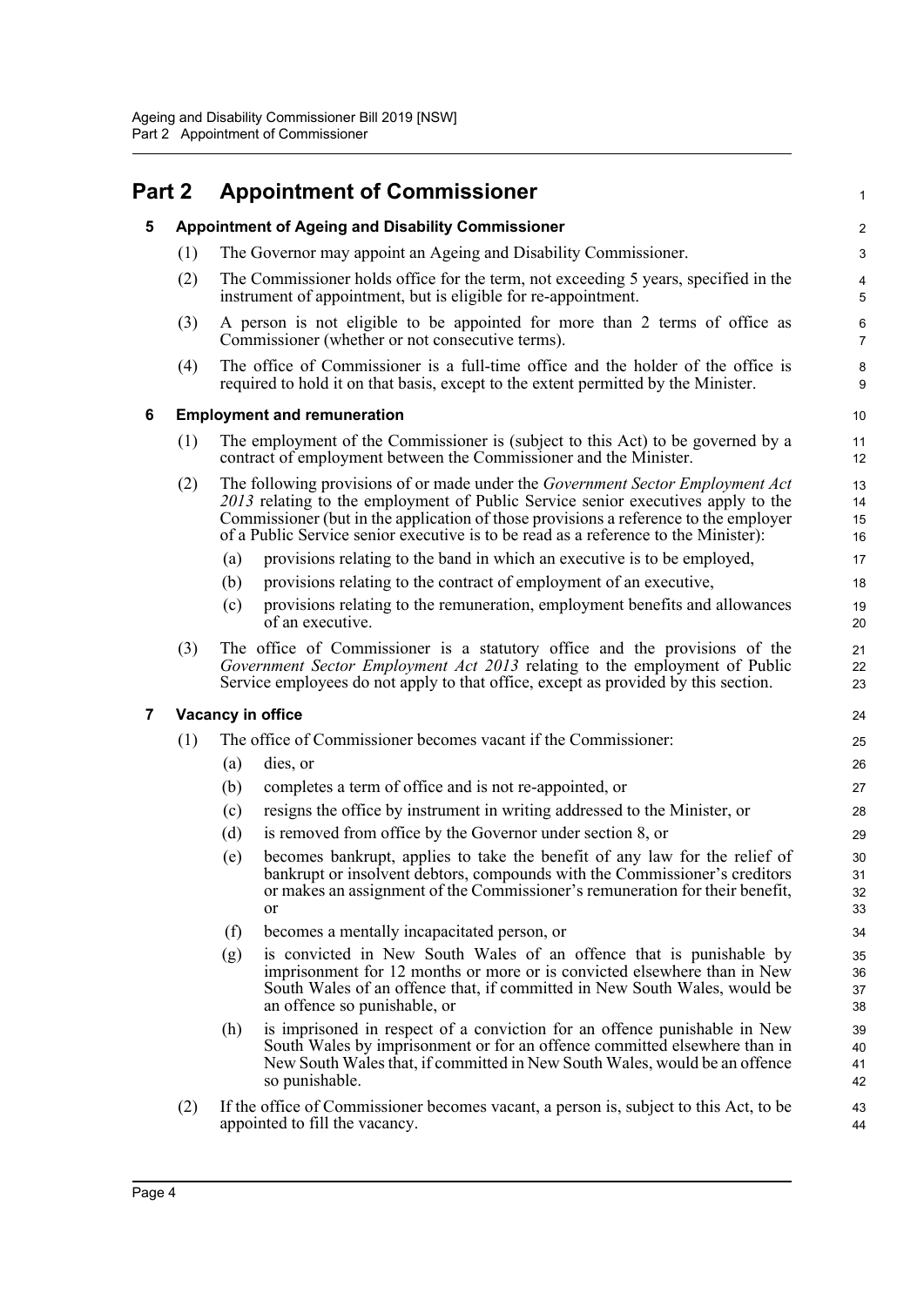#### <span id="page-11-0"></span>**8 Removal from office**

| (1) | The Governor may remove the Commissioner from office, but only for<br>incompetence, incapacity or misbehaviour.     |
|-----|---------------------------------------------------------------------------------------------------------------------|
| (2) | The Commissioner cannot be removed from office under Part 6 of the <i>Government</i><br>Sector Employment Act 2013. |

#### <span id="page-11-1"></span>**9 Acting Commissioner**

| (1) | The Minister may appoint a person to act as the Commissioner during the illness or |
|-----|------------------------------------------------------------------------------------|
|     | absence of the Commissioner or during a vacancy in the office of Commissioner.     |

- (2) A person, while acting as Commissioner, has and may exercise the functions of the Commissioner and is taken to be the Commissioner.
- (3) The Minister may, at any time, remove a person from office as acting Commissioner.
- (4) An acting Commissioner is entitled to be paid the remuneration (including travelling and subsistence allowances) that the Minister may from time to time determine.

#### <span id="page-11-2"></span>**10 Staff**

Persons may be employed in the Public Service under the *Government Sector Employment Act 2013* to enable the Commissioner to exercise the Commissioner's functions.

**Note.** Section 59 of the *Government Sector Employment Act 2013* provides that the persons so employed (or whose services the Commissioner makes use of) may be referred to as officers or employees, or members of staff, of the Commissioner. Section 47A of the *Constitution Act 1902* precludes the Commissioner from employing staff.

#### <span id="page-11-3"></span>**11 Delegation**

The Commissioner may delegate any of the Commissioner's functions (other than this power of delegation) to any member of the staff of the Commissioner or to a person of a class prescribed by the regulations.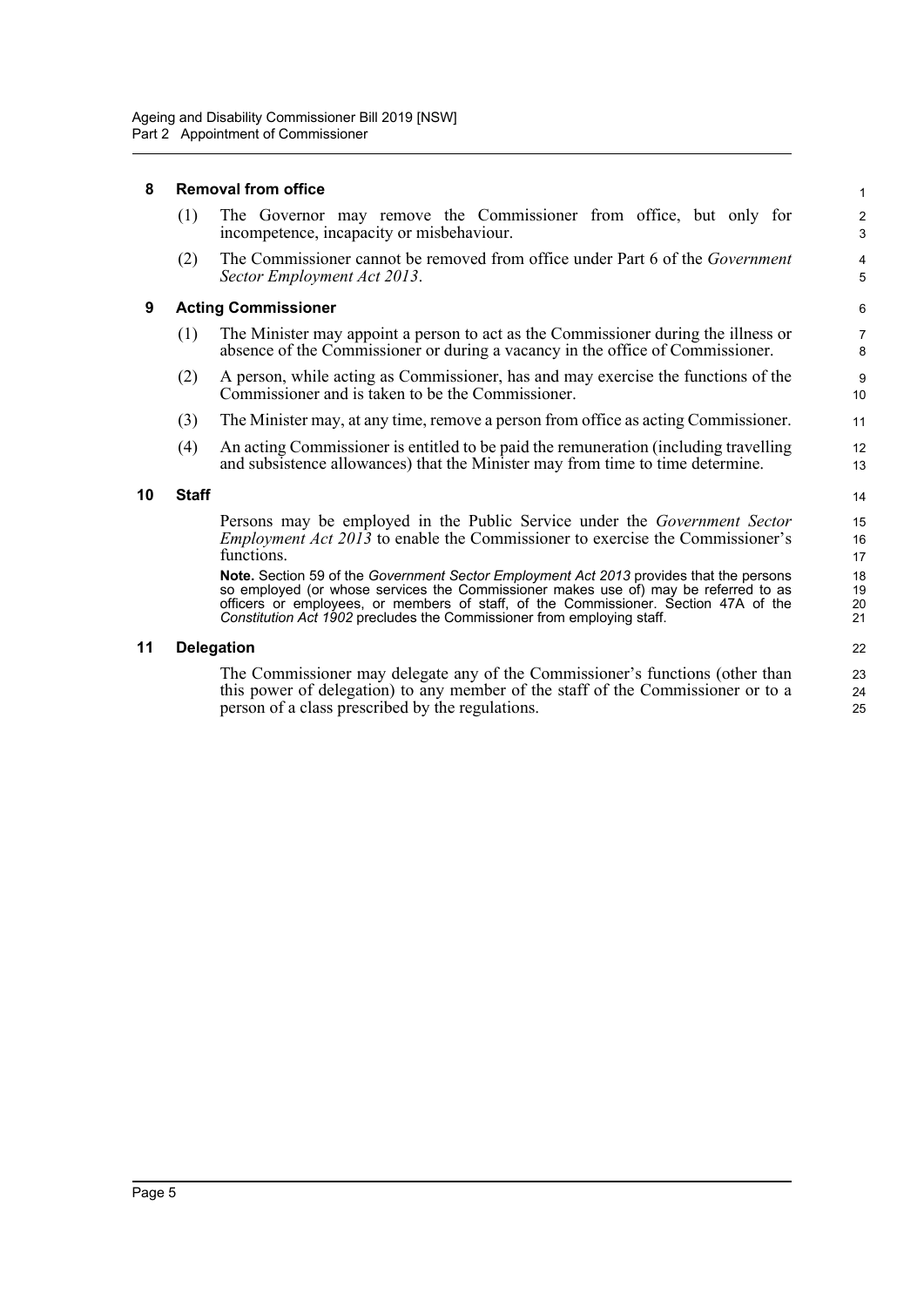## <span id="page-12-0"></span>**Part 3 Functions of Commissioner**

### <span id="page-12-1"></span>**Division 1 General functions**

#### <span id="page-12-2"></span>**12 Functions of Commissioner**

- (1) The Commissioner has the following functions:
	- (a) to deal with allegations of abuse, neglect and exploitation of adults with disability and older adults, whether on the basis of a report made to the Commissioner or at the Commissioner's own initiative, including by referring matters to appropriate persons or bodies and by conducting investigations,

1

 $\mathfrak{D}$ 

- (b) to take further action, following an investigation into an allegation of abuse, neglect or exploitation of an adult with disability or older adult, that the Commissioner considers necessary to protect the adult from abuse, neglect and exploitation, including by making an application to a court or tribunal in respect of the adult,
- (c) to raise awareness and educate the public about matters relating to the abuse, neglect and exploitation of adults with disability and older adults,
- (d) to provide advice and general assistance to the public about matters relating to the abuse, neglect and exploitation of adults with disability and older adults,
- (e) to inquire into and report on systemic issues regarding matters in relation to which the Commissioner may conduct investigations,
- (f) to consult with the Board on matters relating to the abuse, neglect and exploitation of adults with disability and older adults that the Commissioner considers appropriate,
- (g) to advise, and make recommendations to, the Minister, at the Commissioner's own initiative or at the request of the Minister, on matters relating to the abuse, neglect and exploitation of adults with disability and older adults.
- (2) The Commissioner has any other functions that are conferred or imposed on the Commissioner by or under this or any other Act.
- (3) The Commissioner is not subject to the control or direction of the Minister in the exercise of the following functions:
	- (a) conducting investigations under this Part,
	- (b) advising or making recommendations to the Minister,
	- (c) preparing annual reports and special reports under Part 5.

#### <span id="page-12-3"></span>**13 Reports may be made to Commissioner**

- (1) A person may make a report to the Commissioner about an adult with disability or older adult if the person has reasonable grounds to believe the adult is subject to, or at risk of, abuse, neglect or exploitation.
- (2) Without limiting subsection (1), an adult with disability or older adult may make a report to the Commissioner if the adult has reasonable grounds to believe the adult is subject to, or at risk of, abuse, neglect or exploitation.
- (3) A report does not need to be in writing.
- (4) If a person, acting in good faith, makes a report to the Commissioner in accordance with this section, that person is not liable to any civil or criminal action, or any disciplinary action, for making the report.
- (5) The Commissioner may do any one or more of the following in respect of a report: (a) conduct an investigation,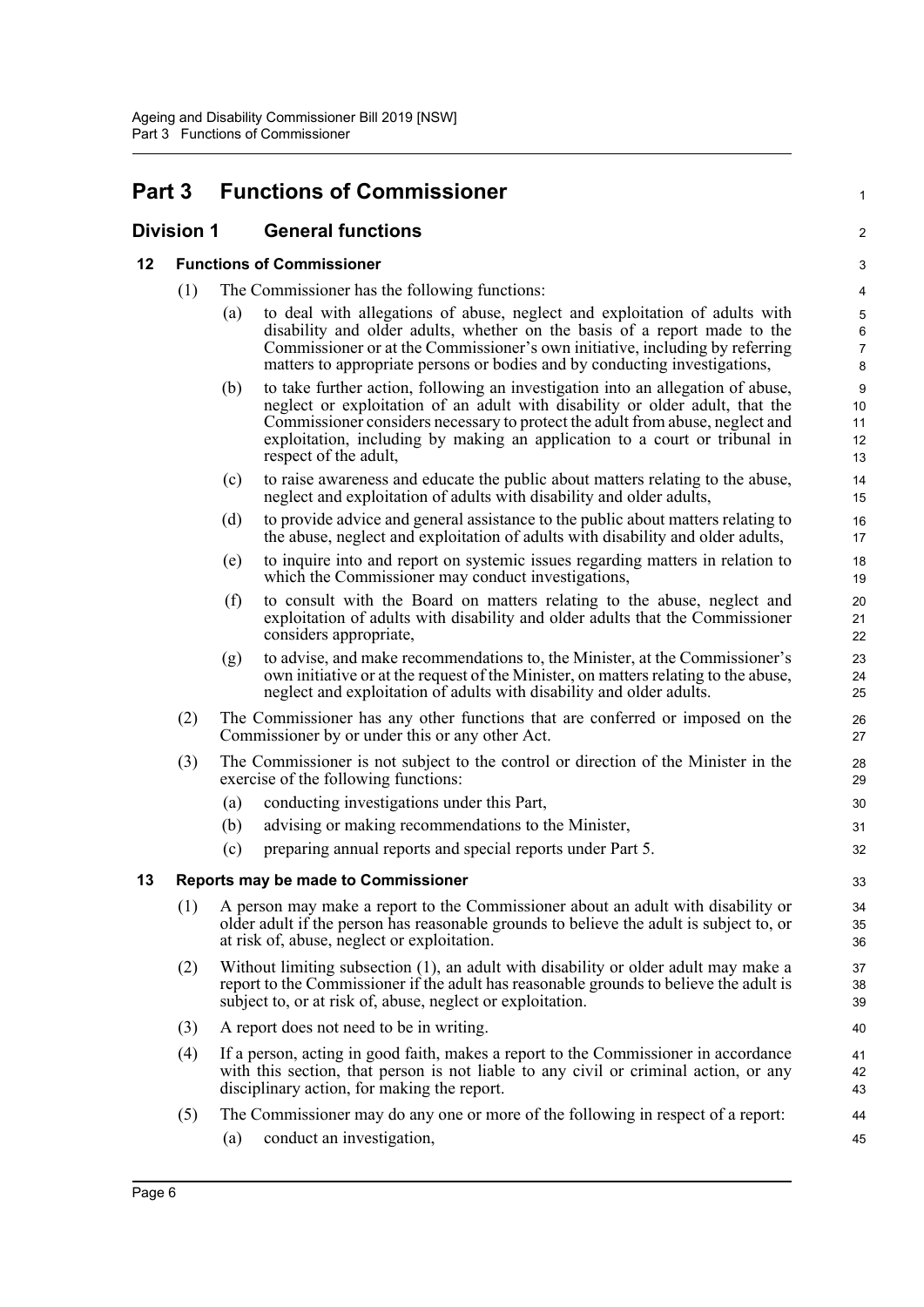- (b) make a referral to another person or body,
- (c) decline to take action on the report.
- (6) The Commissioner may, at the Commissioner's own initiative, decide to deal with a matter as a report under this section if the matter relates to an adult with disability or older adult that the Commissioner has reasonable grounds to believe is subject to, or at risk of, abuse, neglect or exploitation.

- (7) The Commissioner may make preliminary inquiries for the purposes of deciding how to deal with a report and may request further information from the person making the report.
- (8) If the Commissioner is of the opinion that a report, or part of a report, constitutes a complaint that may be made to any of the following persons or bodies, the Commissioner must refer the report, or the part of the report, to the person or body:
	- (a) the Health Care Complaints Commission under the *Health Care Complaints Act 1993*,
	- (b) the Commissioner of the Aged Care Quality and Safety Commission under the *Aged Care Quality and Safety Commission Act 2018* of the Commonwealth,
	- (c) the Commissioner of the NDIS Quality and Safeguards Commission under the *National Disability Insurance Scheme Act 2013* of the Commonwealth,
	- (d) any other person or body prescribed by the regulations.
- (9) The Commissioner may not conduct an investigation of a report that the Commissioner has referred to another person or body under subsection (8).
- (10) In order to conduct an investigation into an allegation of abuse, neglect or exploitation of an adult with disability or older adult, the Commissioner must obtain the consent of the adult, unless the Commissioner is of the opinion that:
	- (a) the adult is incapable of giving consent, or
	- (b) the allegation is so serious that it is not necessary to obtain consent, or
	- (c) any other circumstances prescribed by the regulations exist.

#### <span id="page-13-0"></span>**14 Exchange of information**

- (1) The Commissioner may provide relevant information to a relevant agency for the purposes of enabling or assisting the relevant agency:
	- (a) to provide a service to, or take other action in respect of, an adult with disability or older adult, or
	- (b) to make a decision or assessment in relation to the safety, welfare or well-being of an adult with disability or older adult, or
	- (c) to take action in respect of the safety, welfare or well-being of adults with disability or older adults generally.
- (2) Without limiting subsection (1), the Commissioner may enter into an arrangement (an *information sharing arrangement*) with a relevant agency (or in the case of the Civil and Administrative Tribunal, the President of the Tribunal) for the purposes of sharing or exchanging relevant information held by the Commissioner or the agency.
- (3) The *relevant information* held by the Commissioner that may be provided under this section, and to which an information sharing arrangement may relate, is limited to information concerning the following:
	- (a) a report under this Act,
	- (b) the safety, welfare or well-being of an adult with disability or older adult,
	- (c) the abuse, neglect or exploitation of an adult with disability or older adult,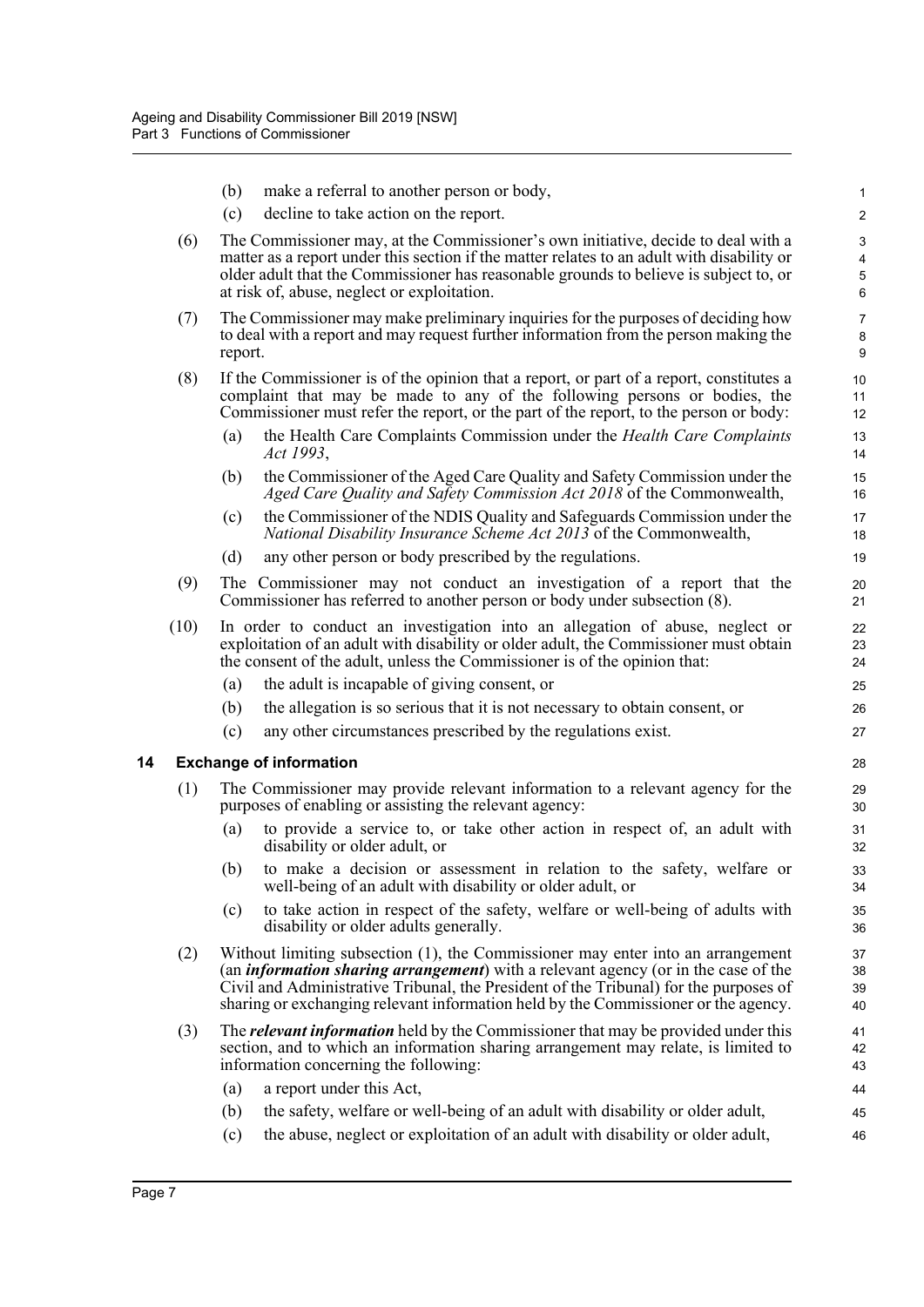<span id="page-14-2"></span><span id="page-14-1"></span><span id="page-14-0"></span>

|    |                   | (d) | any other matter prescribed by the regulations.                                                                                                                                                                                                      | $\mathbf{1}$                 |
|----|-------------------|-----|------------------------------------------------------------------------------------------------------------------------------------------------------------------------------------------------------------------------------------------------------|------------------------------|
|    | (4)               |     | Under an information sharing arrangement, the Commissioner and the relevant<br>agency are, despite any other Act or law, authorised:                                                                                                                 | $\sqrt{2}$<br>$\mathsf 3$    |
|    |                   | (a) | to request and receive information held by the other party to the arrangement,<br>and                                                                                                                                                                | $\overline{\mathbf{4}}$<br>5 |
|    |                   | (b) | to disclose information to the other party.                                                                                                                                                                                                          | 6                            |
|    | (5)               |     | Subsection (4) applies only to the extent that the information is reasonably necessary<br>to assist in the exercise of functions of the Commissioner under this Act or the<br>functions of the relevant agency.                                      | $\overline{7}$<br>8<br>9     |
|    | (6)               |     | This section does not:                                                                                                                                                                                                                               | 10                           |
|    |                   | (a) | require the Commissioner to provide information to a relevant agency only in<br>accordance with subsection $(1)$ , or with an information sharing arrangement,<br>where that information can otherwise be lawfully provided, or                      | 11<br>12<br>13               |
|    |                   | (b) | limit the operation of any other Act or law under which a relevant agency is<br>authorised or required to disclose information to another person or body.                                                                                            | 14<br>15                     |
|    | (7)               |     | In this section:                                                                                                                                                                                                                                     | 16                           |
|    |                   |     | <i>relevant agency</i> means any of the following:                                                                                                                                                                                                   | 17                           |
|    |                   | (a) | a government sector agency,                                                                                                                                                                                                                          | 18                           |
|    |                   | (b) | the Civil and Administrative Tribunal,                                                                                                                                                                                                               | 19                           |
|    |                   | (c) | a public health organisation within the meaning of the Health Services Act<br>1997,                                                                                                                                                                  | 20<br>21                     |
|    |                   | (d) | a public hospital within the meaning of the <i>Health Services Act 1997</i> ,                                                                                                                                                                        | 22                           |
|    |                   | (e) | a private health facility within the meaning of the Private Health Facilities Act<br>2007,                                                                                                                                                           | 23<br>24                     |
|    |                   | (f) | any other person or body prescribed by the regulations.                                                                                                                                                                                              | 25                           |
| 15 |                   |     | Protection of persons who make reports                                                                                                                                                                                                               | 26                           |
|    |                   |     | The identity of a person who makes a report to the Commissioner in good faith, or<br>information from which the identity of that person could be deduced, must not be<br>disclosed by any person or body unless the disclosure is:                   | 27<br>28<br>29               |
|    |                   | (a) | made with the consent of the person who made the report, or                                                                                                                                                                                          | 30                           |
|    |                   | (b) | necessary for the purposes of law enforcement, or                                                                                                                                                                                                    | 31                           |
|    |                   | (c) | necessary for any other purpose prescribed by the regulations.                                                                                                                                                                                       | 32                           |
|    |                   |     | Note. It is an offence under section 29 for a person to disclose any information obtained in<br>connection with the administration or execution of this Act, except in certain circumstances.                                                        | 33<br>34                     |
|    | <b>Division 2</b> |     | Investigations                                                                                                                                                                                                                                       | 35                           |
| 16 |                   |     | Compulsory attendance at meetings and production of documents                                                                                                                                                                                        | 36                           |
|    | (1)               |     | For the purposes of an investigation, the Commissioner may, by notice in writing,<br>require any person:                                                                                                                                             | 37<br>38                     |
|    |                   | (a) | to attend a meeting at a time and place specified in the notice, or                                                                                                                                                                                  | 39                           |
|    |                   | (b) | to produce, at a time and place specified in the notice, to the Commissioner any<br>document or thing described in the notice that is in the custody or under the<br>control of the person and that, in the opinion of the Commissioner, is relevant | 40<br>41<br>42               |
|    |                   |     | to the investigation.                                                                                                                                                                                                                                | 43                           |
|    | (2)               |     | A person must not:                                                                                                                                                                                                                                   | 44                           |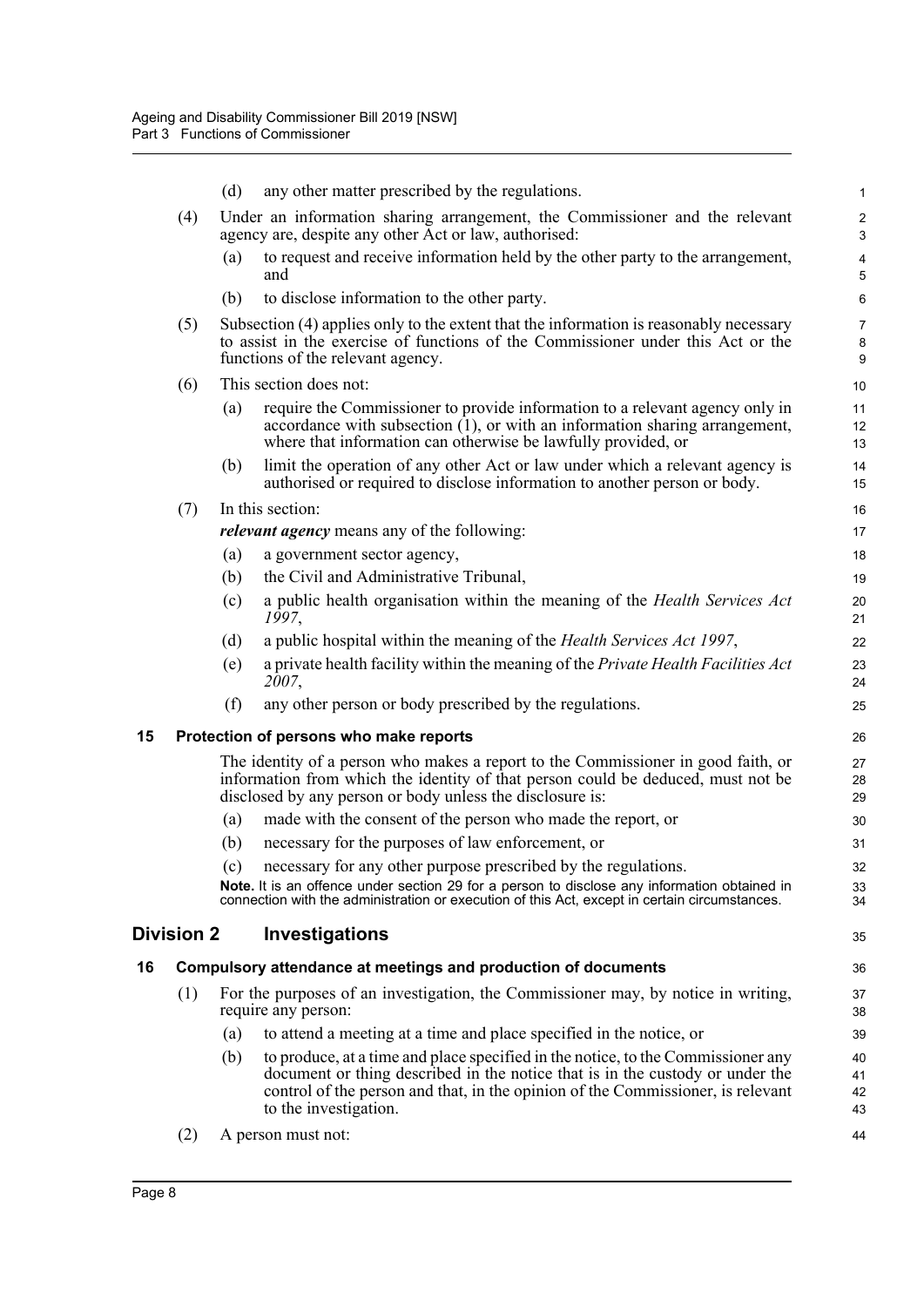(a) without reasonable excuse, refuse or fail to do anything required of the person by a notice under this section, or

- (b) in response to a notice, make a statement that the person knows is false or misleading, or
- (c) alter, suppress or destroy any document or thing that the person is required by a notice to produce.

Maximum penalty: 50 penalty units.

- (3) A person is not required to produce any document under this section if there is an overriding public interest against the disclosure of the document for the purposes of the *Government Information (Public Access) Act 2009* or if access to the document would otherwise be denied under that Act.
- (4) A person is not required to produce a document under this section if the document was prepared for the dominant purpose of Part 4 of the *Private Health Facilities Act 2007*.

#### <span id="page-15-0"></span>**17 Search warrants**

- (1) For the purposes of an investigation, the Commissioner may apply to an authorised officer within the meaning of the *Law Enforcement (Powers and Responsibilities) Act 2002* for a search warrant if the Commissioner has reasonable grounds for believing that there is on any premises an adult with disability or older adult who is subject to, or at risk of, serious abuse, neglect or exploitation.
- (2) An authorised officer to whom an application is made may, if satisfied that there are reasonable grounds for doing so, issue a search warrant authorising the Commissioner, or a member of the Commissioner's staff named in the warrant, to enter the premises specified in the warrant and do any or all of the following:
	- (a) examine and inspect any part of the premises for evidence of abuse, neglect or exploitation of an adult with disability or older adult,
	- (b) take any photographs, films, audio, video or other recordings as the Commissioner or staff member considers necessary,
	- (c) require documents to be produced for inspection,
	- (d) examine and inspect any documents,
	- (e) copy or take notes from any documents,
	- (f) for the purpose of further examination, take possession of, and remove, any documents or other things,
	- (g) require the owner or occupier of the premises to provide the Commissioner (or staff member named in the warrant) with any assistance or facilities that are reasonably necessary to enable the Commissioner or staff member to conduct an investigation,
	- (h) require any person in or about the premises to answer questions or otherwise provide information.
- (3) If the person executing a warrant under this section is accompanied by a relevant health practitioner, the relevant health practitioner may inspect the premises and observe and speak with any adult with disability or older adult apparently residing at the premises and may, with the consent of the adult concerned, examine the adult.
- (4) If the Commissioner, or a member of the Commissioner's staff named in the warrant, removes any goods from the premises when executing a warrant under this section, the Commissioner or staff member must provide a written receipt to the person apparently in charge of the premises.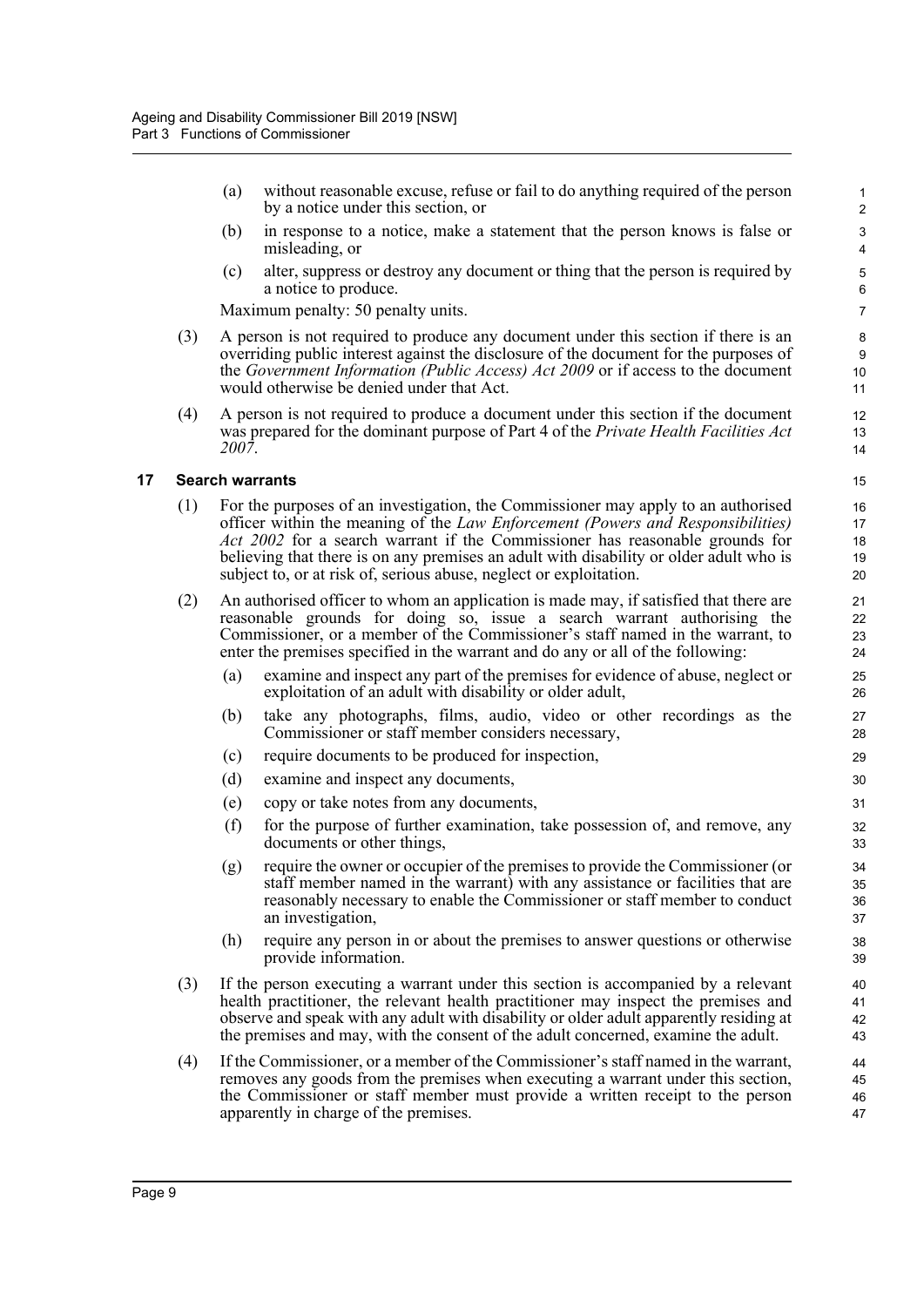(5) Division 4 of Part 5 of the *Law Enforcement (Powers and Responsibilities) Act 2002* applies to a search warrant issued under this section. **Note.** Under Division 4 of Part 5 of the *Law Enforcement (Powers and Responsibilities) Act 2002*, a person may execute a search warrant with the aid of any assistants the person considers necessary (including a police officer or health practitioner).

(6) In this section, *relevant health practitioner* means a medical practitioner or other health practitioner of a class prescribed by the regulations.

#### <span id="page-16-0"></span>**18 Restrictions on providing information**

Except as provided by the regulations, a provision of any other Act or law (whether enacted or made before or after the commencement of this section) that prohibits or restricts the disclosure of information does not operate to prevent the provision of information (or affect a duty to provide information) to the Commissioner under this Division.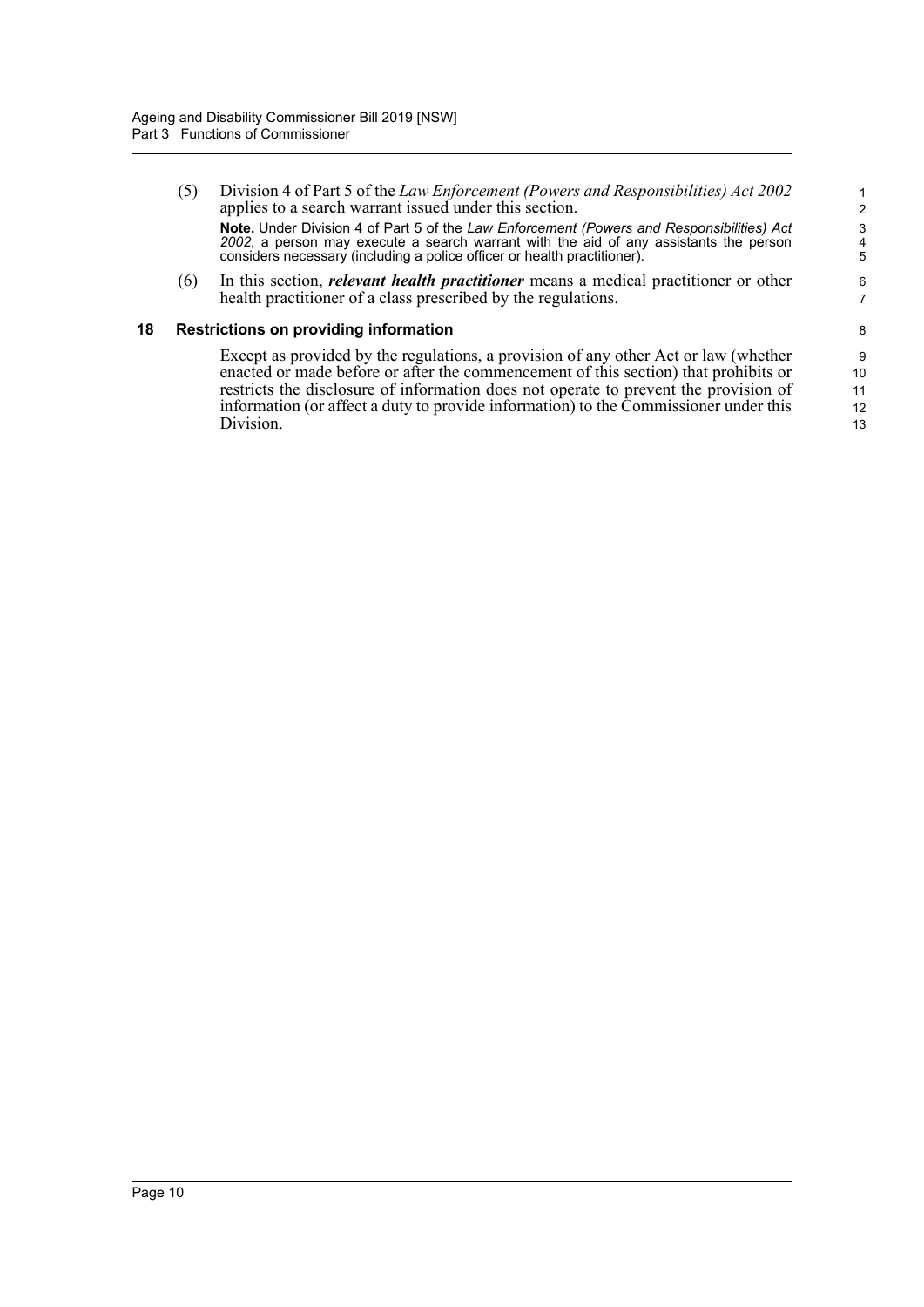<span id="page-17-2"></span><span id="page-17-1"></span><span id="page-17-0"></span>

| Part 4 |     |                    | <b>Official Community Visitors</b>                                                                                                                                                 | 1              |  |  |
|--------|-----|--------------------|------------------------------------------------------------------------------------------------------------------------------------------------------------------------------------|----------------|--|--|
| 19     |     | <b>Definitions</b> |                                                                                                                                                                                    |                |  |  |
|        |     |                    | In this Part:                                                                                                                                                                      | 3              |  |  |
|        |     | 2012.              | <b>assisted boarding house</b> has the same meaning as it has in the <i>Boarding Houses Act</i>                                                                                    | 4<br>5         |  |  |
|        |     |                    | service provider means:                                                                                                                                                            | 6              |  |  |
|        |     | (a)                | the Minister, or                                                                                                                                                                   | $\overline{7}$ |  |  |
|        |     | (b)                | a person or organisation funded, authorised or licensed by the Minister to<br>provide an accommodation service, or                                                                 | 8<br>9         |  |  |
|        |     | (c)                | the owner or occupier of premises that are an assisted boarding house, or                                                                                                          | 10             |  |  |
|        |     | (d)                | an implementation company under the National Disability Insurance Scheme<br>(NSW Enabling) Act 2013 while the company is a public sector agency of the<br>State under that Act, or | 11<br>12<br>13 |  |  |
|        |     | (e)                | any other person or organisation prescribed by the regulations.<br><i>visitable service</i> means:                                                                                 | 14<br>15       |  |  |
|        |     | (a)                | an accommodation service where an adult with disability using the service is<br>in the full-time care of the service provider, or                                                  | 16<br>17       |  |  |
|        |     | (b)                | an assisted boarding house, or                                                                                                                                                     | 18             |  |  |
|        |     | (c)                | any other service prescribed by the regulations as a visitable service.                                                                                                            | 19             |  |  |
| 20     |     |                    | <b>Appointment of Official Community Visitors</b>                                                                                                                                  | 20             |  |  |
|        | (1) |                    | The Minister may, on the recommendation of the Commissioner, appoint a person as<br>an Official Community Visitor if the person, in the opinion of the Minister:                   | 21<br>22       |  |  |
|        |     | (a)                | has appropriate knowledge and expertise in matters relating to adults with<br>disability, and                                                                                      | 23<br>24       |  |  |
|        |     | (b)                | has a commitment to the objects and principles of this Act and the following<br>Acts:                                                                                              | 25<br>26       |  |  |
|        |     |                    | (i)<br>Boarding Houses Act 2012,                                                                                                                                                   | 27             |  |  |
|        |     |                    | Community Services (Complaints, Reviews and Monitoring) Act 1993,<br>(ii)                                                                                                          | 28             |  |  |
|        |     |                    | Community Welfare Act 1987,<br>(iii)                                                                                                                                               | 29             |  |  |
|        |     |                    | Disability Inclusion Act 2014,<br>(iv)                                                                                                                                             | 30             |  |  |
|        |     |                    | Guardianship Act 1987,<br>(v)                                                                                                                                                      | 31             |  |  |
|        |     |                    | National Disability Insurance Scheme Act 2013 of the Commonwealth,<br>(V1)<br>and                                                                                                  | 32<br>33       |  |  |
|        |     | (c)                | has skills in the solving of problems about access to, and the use of, services<br>by adults with disability, and                                                                  | 34<br>35       |  |  |
|        |     | (d)                | is not employed within the Department of Family and Community Services<br>and Justice.                                                                                             | 36<br>37       |  |  |
|        | (2) |                    | An Official Community Visitor holds office for the term, not exceeding 3 years,<br>specified in the instrument of appointment, but is eligible for re-appointment.                 | 38<br>39       |  |  |
|        | (3) |                    | A person may not be appointed as an Official Community Visitor for consecutive<br>terms totalling more than 6 years.                                                               | 40<br>41       |  |  |
|        | (4) | Visitor.           | The provisions of the <i>Government Sector Employment Act 2013</i> relating to the<br>employment of Public Service employees do not apply to an Official Community                 | 42<br>43<br>44 |  |  |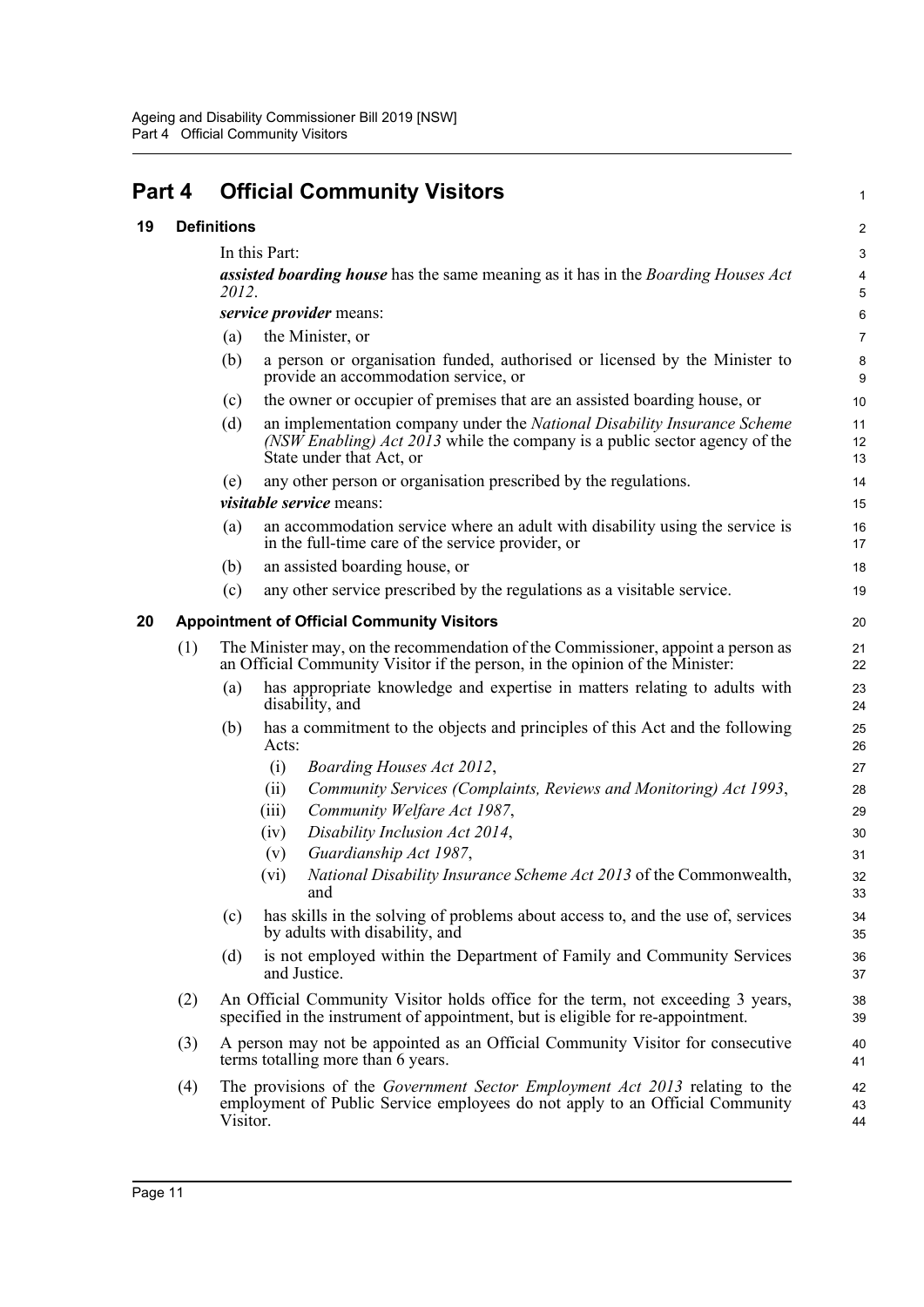(5) The Minister may, on the recommendation of the Commissioner, remove an Official Community Visitor from office, but only for incompetence, incapacity or misbehaviour.

(6) Despite subsection (5), an Official Community Visitor who has a disability (other than mental incapacity) may not be removed from office on the ground of incapacity unless the disability renders the Official Community Visitor incapable of performing the functions of an Official Community Visitor.

#### <span id="page-18-0"></span>**21 Functions of Official Community Visitors**

- (1) An Official Community Visitor may do any of the following:
	- (a) at any reasonable time, enter and inspect premises at which a visitable service is provided,
	- (b) confer alone with any person who is resident or employed at the premises,
	- (c) inspect any document held at the premises that relates to the operation of a visitable service (having regard to the wishes of any person resident at the premises to whom the document relates),
	- (d) provide the Minister and the Commissioner with advice or information relating to the conduct of the premises,
	- (e) inform the Minister and the Commissioner on matters affecting the welfare, interests and conditions of persons using visitable services,
	- (f) encourage the promotion of legal and human rights of persons using visitable services, including the right to privacy, confidentiality, adequate information and consultation in relation to those services and the right to complain,
	- (g) consider matters raised by persons using visitable services, staff of providers of visitable services and people having a genuine concern for the welfare, interests and conditions of persons using visitable services,
	- (h) provide information to persons using visitable services about advocacy services available to help them with grievances or concerns and, in appropriate cases, to assist a person to obtain those advocacy services,
	- (i) facilitate, wherever it is reasonable and practicable to do so, the early and speedy resolution of grievances or concerns affecting persons using visitable services by referring those grievances or concerns to the providers of the relevant services or to other appropriate bodies,
	- (j) exercise any other functions prescribed by the regulations.
- (2) An Official Community Visitor must, in exercising a function under this section, act in a manner that preserves, as far as possible, the privacy of each person resident at the premises at which a visitable service is provided.
- (3) The Commissioner may deal with a matter arising out of any advice or information provided by an Official Community Visitor as if it were a report made under section 13.

#### <span id="page-18-1"></span>**22 Co-ordination of Official Community Visitors**

- (1) The Commissioner has a general oversight and co-ordination role in relation to Official Community Visitors and may determine priorities for the services to be provided by Official Community Visitors.
- (2) The Commissioner may convene meetings of Official Community Visitors and take other action that is necessary for the exercise of the Commissioner's functions under this section.
- (3) At least one meeting is to be held in each calendar year.

Page 12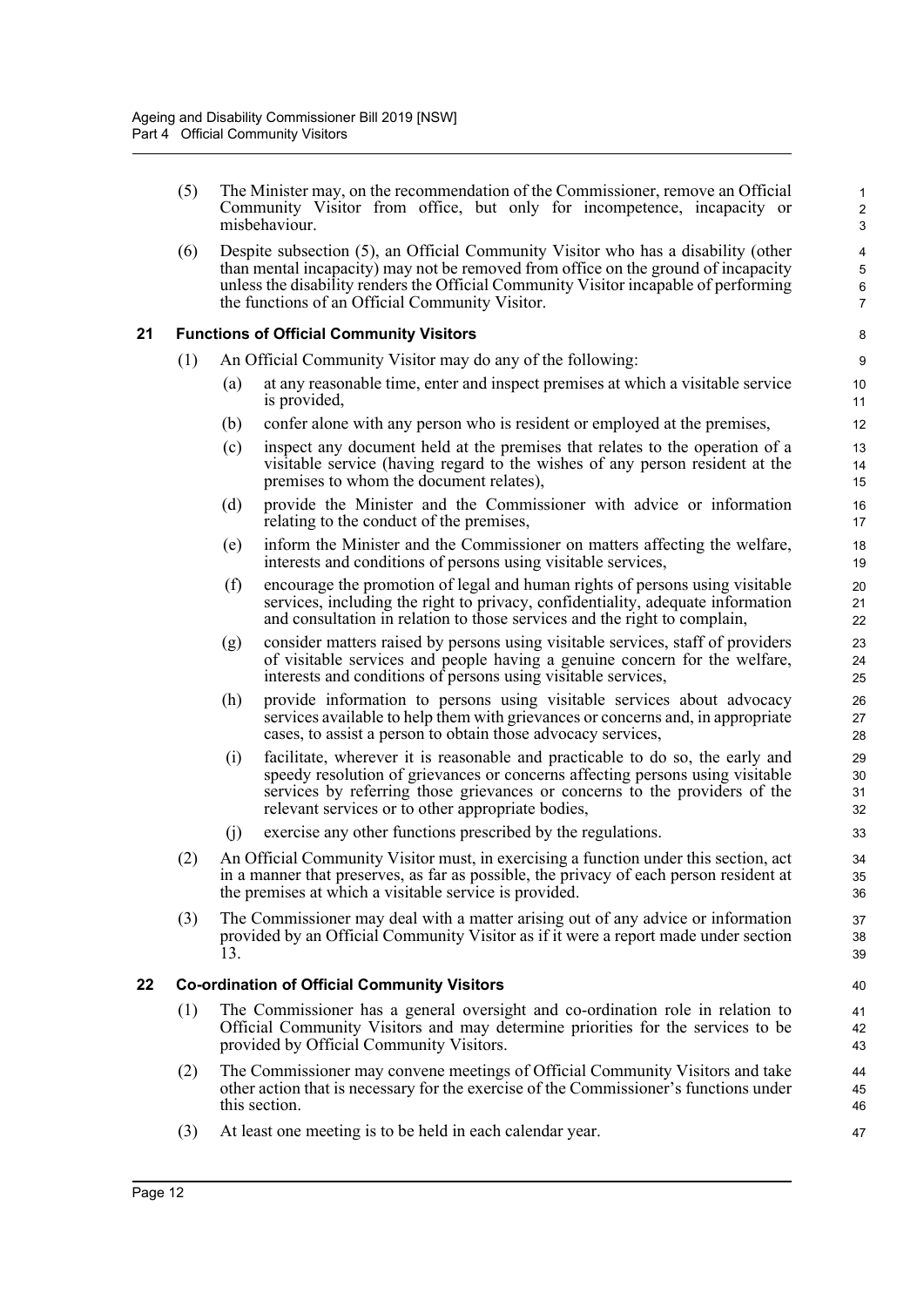## <span id="page-19-0"></span>**23 Protection against retribution**

|     | <b>Protection against retribution</b>                                                                                                                                                                          | $\mathbf{1}$                          |
|-----|----------------------------------------------------------------------------------------------------------------------------------------------------------------------------------------------------------------|---------------------------------------|
| (1) | A person must not take or threaten to take detrimental action in respect of a person<br>because that person (or any other person) makes, or proposes to make, a complaint<br>to an Official Community Visitor. | $\overline{2}$<br>3<br>$\overline{4}$ |
|     | Maximum penalty: 50 penalty units or imprisonment for 12 months, or both.                                                                                                                                      | 5                                     |
| (2) | It is a defence to a prosecution for an offence under this section if it is proved that:                                                                                                                       | 6                                     |
|     | the complaint was made or proposed in bad faith, or<br>(a)                                                                                                                                                     | $\overline{7}$                        |
|     | any material allegation was known by the person making it to be false.<br>(b)                                                                                                                                  | 8                                     |
| (3) | In this section:                                                                                                                                                                                               | 9                                     |
|     | <i>complaint</i> includes providing information, documents or evidence to an Official<br>Community Visitor.                                                                                                    | 10<br>11                              |
|     | detrimental action means action causing, comprising or involving any of the<br>following:                                                                                                                      | 12<br>13                              |
|     | injury, damage or loss,<br>(a)                                                                                                                                                                                 | 14                                    |
|     | (b)<br>intimidation or harassment,                                                                                                                                                                             | 15                                    |
|     | discrimination, disadvantage or adverse treatment in relation to employment,<br>(c)                                                                                                                            | 16                                    |
|     | (d)<br>dismissal from, or prejudice in, employment,                                                                                                                                                            | 17                                    |
|     | prejudice in the provision of a community service,<br>(e)                                                                                                                                                      | 18                                    |
|     | (f)<br>disciplinary proceedings.                                                                                                                                                                               | 19                                    |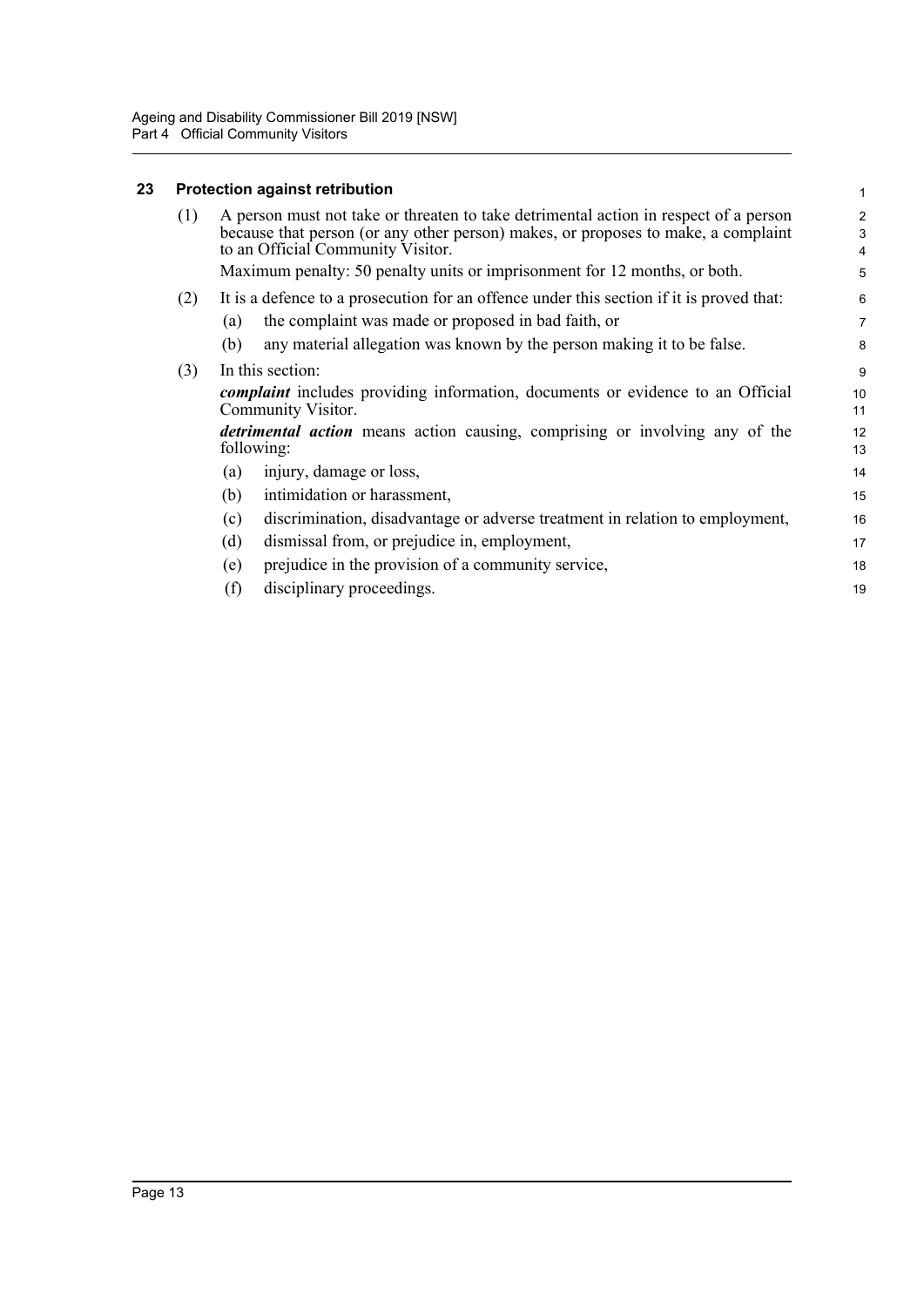## <span id="page-20-0"></span>**Part 5 Annual reports and special reports**

#### <span id="page-20-1"></span>**24 Annual reports to Parliament**

- (1) The Commissioner is required to prepare, within the period of 4 months after 30 June in each year, a report on the activities of the Commissioner, and the activities of the Official Community Visitors, during the year ended on that 30 June and to provide the report to the Presiding Officer of each House of Parliament.
- (2) The Commissioner may, but is not required to, prepare the annual report on the activities of the Official Community Visitors as a separate annual report under this section.
- (3) An annual report by the Commissioner may include any recommendations for administrative action or changes in the laws of the State that the Commissioner considers necessary.

#### <span id="page-20-2"></span>**25 Special reports to Parliament and to Minister**

- (1) The Commissioner may, at any time, prepare a special report on any matter relating to the functions of the Commissioner and provide the special report to the Presiding Officer of each House of Parliament.
- (2) Before providing a special report to the Presiding Officer of each House of Parliament, the Commissioner is to provide a copy of the special report to the Minister.
- (3) The Commissioner is to prepare a special report for the Minister on any matter requested by the Minister and may provide the special report to the Presiding Officer of each House of Parliament.

#### <span id="page-20-3"></span>**26 Provisions relating to reports**

- (1) A copy of a report provided to the Presiding Officer of a House of Parliament under this Part must be laid before that House within 5 sitting days of that House after it is received by the Presiding Officer.
- (2) If a report includes a recommendation by the Commissioner that the report be made public immediately, the Presiding Officer of a House of Parliament may make it public whether or not that House is in session and whether or not the report has been laid before that House.

1

 $\overline{2}$ 3 4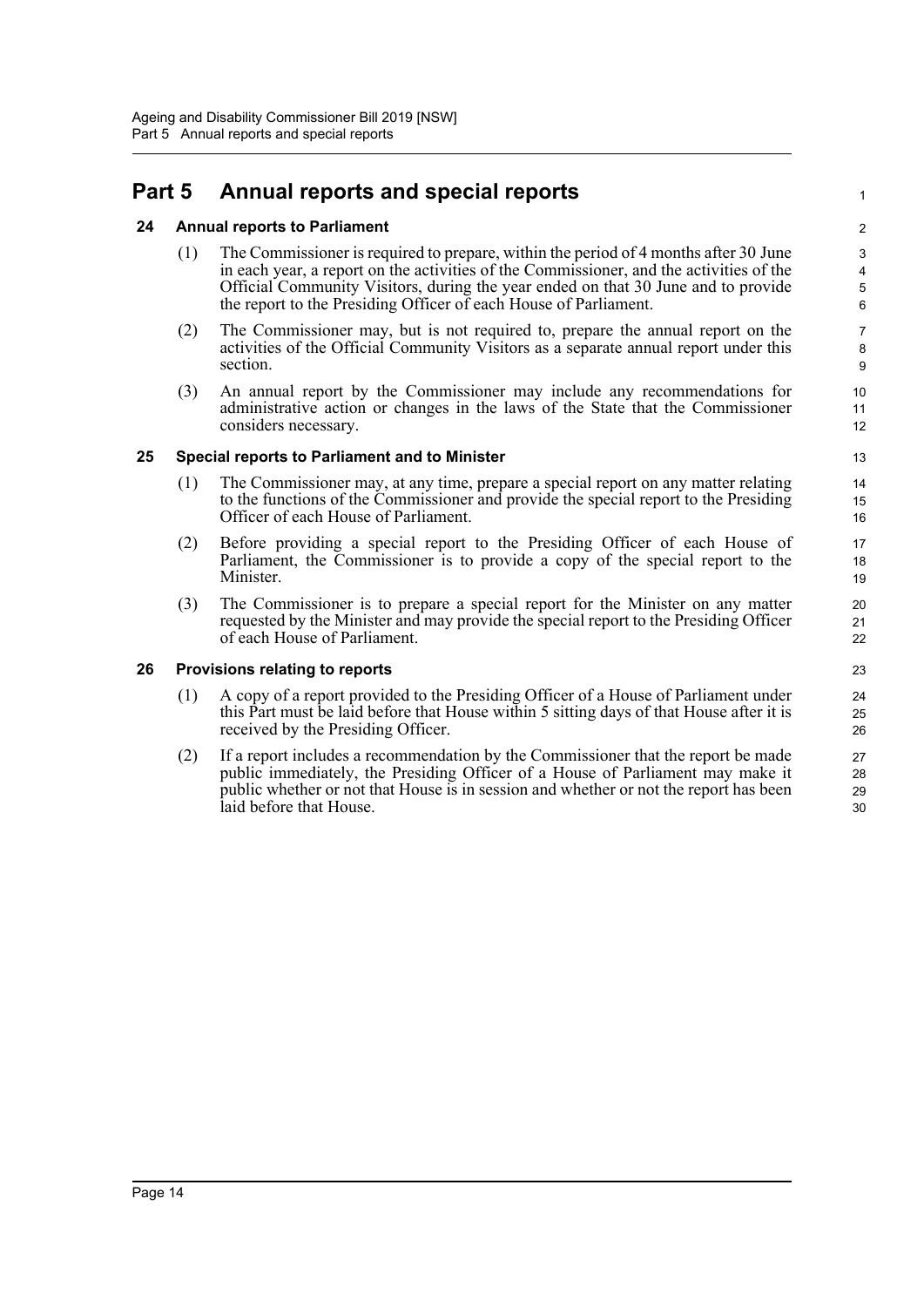<span id="page-21-3"></span><span id="page-21-2"></span><span id="page-21-1"></span><span id="page-21-0"></span>

| Part 6 |     | <b>Miscellaneous</b>                                                                                                                                                                                                                                                                           | 1                              |
|--------|-----|------------------------------------------------------------------------------------------------------------------------------------------------------------------------------------------------------------------------------------------------------------------------------------------------|--------------------------------|
| 27     |     | <b>Ageing and Disability Advisory Board</b>                                                                                                                                                                                                                                                    | 2                              |
|        | (1) | There is to be an Ageing and Disability Advisory Board.                                                                                                                                                                                                                                        | $\ensuremath{\mathsf{3}}$      |
|        | (2) | The function of the Board is to advise the Commissioner on any matter relating to the<br>abuse, neglect or exploitation of adults with disability and older adults that the Board<br>considers appropriate or that is referred to the Board by the Commissioner.                               | 4<br>$\sqrt{5}$<br>6           |
|        | (3) | The Board is to consist of the Commissioner and persons appointed by the Minister<br>who, in the opinion of the Minister, have relevant knowledge of and experience in<br>matters relating to adults with disability and older adults (the <i>appointed members</i> ).                         | $\overline{7}$<br>$\bf 8$<br>9 |
|        | (4) | The Minister must ensure that the composition of the Board reflects the diversity of<br>the community.                                                                                                                                                                                         | 10<br>11                       |
|        | (5) | An appointed member is to be appointed to the Board for a period of 3 years or less<br>and may be re-appointed.                                                                                                                                                                                | 12<br>13                       |
|        | (6) | The Minister is to appoint a chairperson and deputy chairperson from the appointed<br>members.                                                                                                                                                                                                 | 14<br>15                       |
|        | (7) | The procedure for the calling of meetings of the Board and for the conduct of those<br>meetings is to be determined by the Commissioner.                                                                                                                                                       | 16<br>17                       |
|        | (8) | An appointed member is entitled to be paid the fees and allowances (if any) that the<br>Minister may from time to time determine for the member.                                                                                                                                               | 18<br>19                       |
|        | (9) | The Minister may remove an appointed member from the Board at any time.                                                                                                                                                                                                                        | 20                             |
| 28     |     | <b>Personal liability</b>                                                                                                                                                                                                                                                                      | 21                             |
|        | (1) | A matter or thing done or omitted to be done by any of the following persons does<br>not, if the matter or thing was done or omitted to be done in good faith for the<br>purposes of executing this Act, subject the person so acting personally to any action,<br>liability, claim or demand: | 22<br>23<br>24<br>25           |
|        |     | the Commissioner,<br>(a)                                                                                                                                                                                                                                                                       | 26                             |
|        |     | a member of the staff of the Commissioner,<br>(b)                                                                                                                                                                                                                                              | 27                             |
|        |     | a person acting under the direction of the Commissioner,<br>(c)                                                                                                                                                                                                                                | 28                             |
|        |     | (d)<br>an Official Community Visitor,                                                                                                                                                                                                                                                          | 29                             |
|        |     | a member of the Board.<br>(e)                                                                                                                                                                                                                                                                  | 30                             |
|        | (2) | However, the liability attaches instead to the Crown.                                                                                                                                                                                                                                          | 31                             |
| 29     |     | <b>Disclosure of information</b>                                                                                                                                                                                                                                                               | 32                             |
|        |     | A person must not disclose any information obtained in connection with the<br>administration or execution of this Act unless that disclosure is made:                                                                                                                                          | 33<br>34                       |
|        |     | with the consent of the person from whom the information was obtained, or<br>(a)                                                                                                                                                                                                               | 35                             |
|        |     | in connection with the administration or execution of this Act, or<br>(b)                                                                                                                                                                                                                      | 36                             |
|        |     | for the purposes of any legal proceedings arising out of this Act or of any<br>(c)<br>report of any such proceedings, or                                                                                                                                                                       | 37<br>38                       |
|        |     | in accordance with a requirement imposed under the Ombudsman Act 1974, or<br>(d)                                                                                                                                                                                                               | 39                             |
|        |     | with other lawful excuse.<br>(e)                                                                                                                                                                                                                                                               | 40                             |
|        |     | Maximum penalty: 50 penalty units.                                                                                                                                                                                                                                                             | 41                             |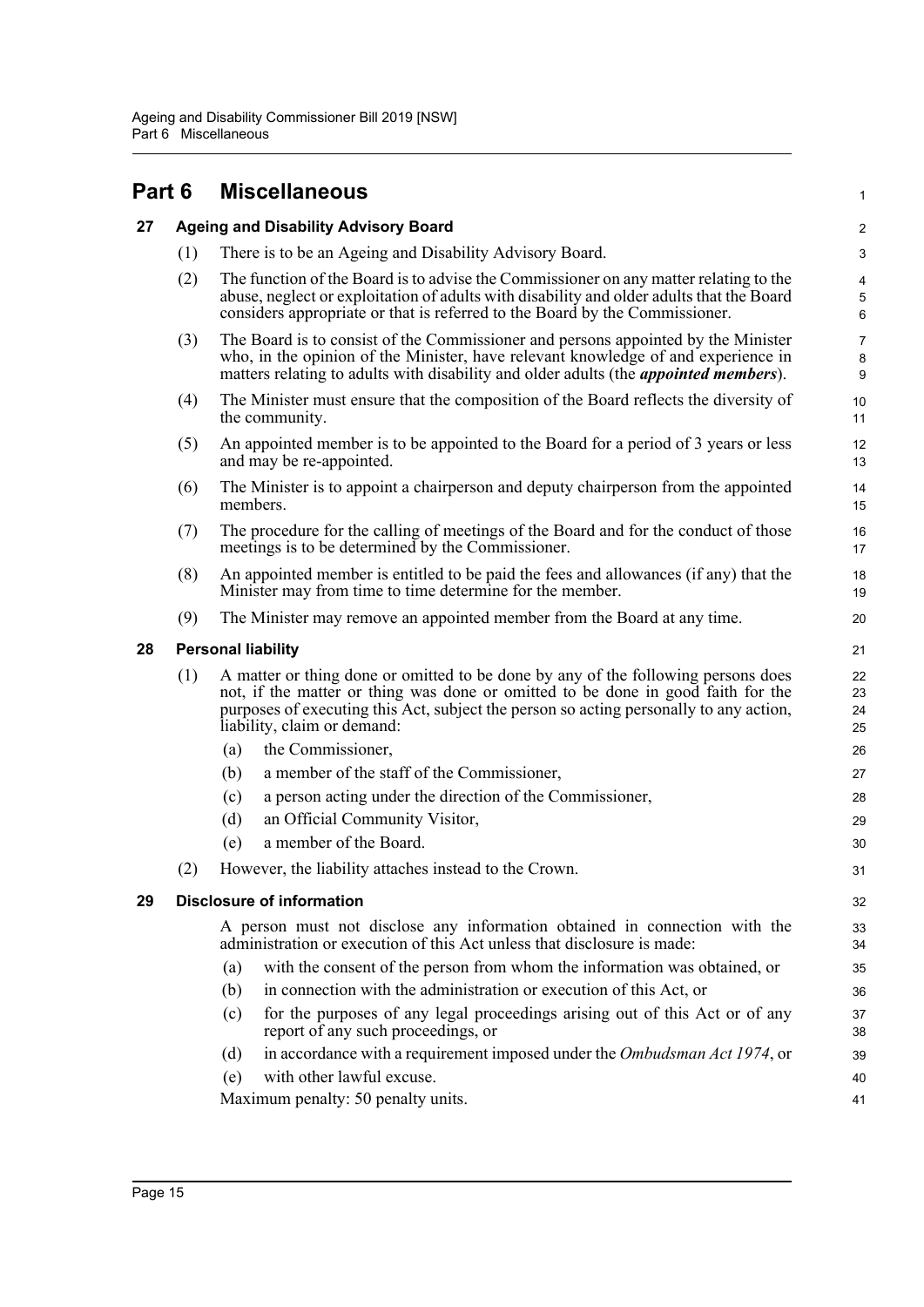#### <span id="page-22-0"></span>**30 Obstruction of Commissioner**

A person must not, without reasonable excuse, resist or obstruct the Commissioner or other person in the exercise of a function under this Act. Maximum penalty: 50 penalty units.

1  $\overline{2}$ 3  $\boldsymbol{\Lambda}$ 

5 6 7

#### <span id="page-22-1"></span>**31 Proceedings for offences**

Proceedings for an offence under this Act may be dealt with summarily before the Local Court.

#### <span id="page-22-2"></span>**32 Act to bind Crown**

This Act binds the Crown in right of New South Wales and, in so far as the legislative power of the Parliament of New South Wales permits, the Crown in all its other capacities.

#### <span id="page-22-3"></span>**33 Regulations**

- (1) The Governor may make regulations, not inconsistent with this Act, for or with respect to any matter that by this Act is required or permitted to be prescribed or that is necessary or convenient to be prescribed for carrying out or giving effect to this Act.
- (2) In particular, the regulations may make provision for or with respect to reports, including:
	- (a) the procedure for making a report to the Commissioner, and
	- (b) the manner in which the Commissioner is to deal with a report, and
	- (c) the grounds on which the Commissioner may decline to take action on a report.
- (3) The regulations may also contain provisions of a savings or transitional nature consequent on the enactment of this Act or any Act that amends this Act.
- (4) A provision of a savings or transitional nature may, if the regulations so provide, take effect from the date of assent to the Act concerned or a later date.
- (5) To the extent to which a provision of a savings and transitional nature takes effect from a date that is earlier than the date of its publication on the NSW legislation website, the provision does not operate so as:
	- (a) to affect, in a manner prejudicial to any person (other than the State or an authority of the State), the rights of that person existing before the date of its publication, or
	- (b) to impose liabilities on any person (other than the State or an authority of the State) in respect of anything done or omitted to be done before the date of its publication.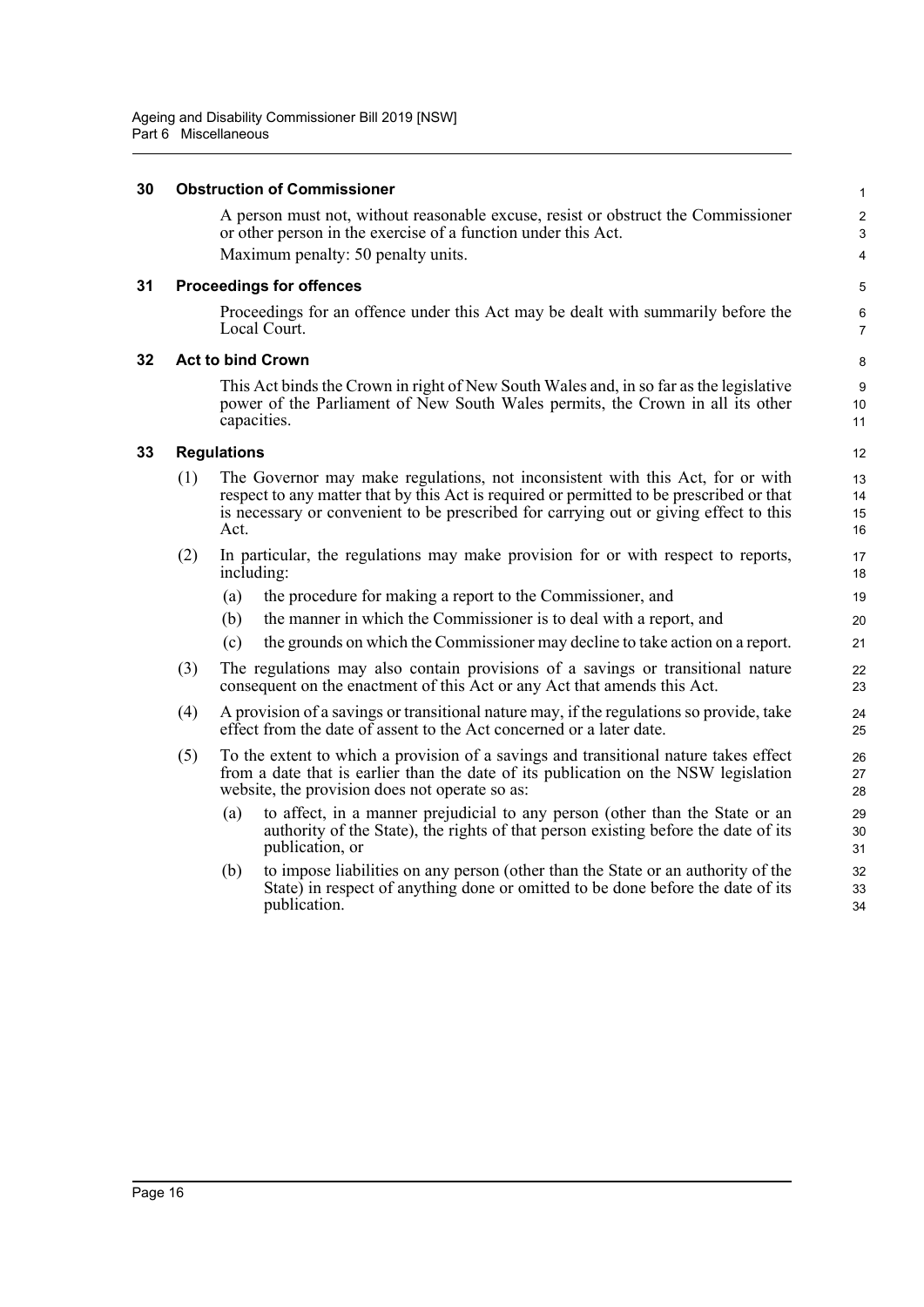<span id="page-23-0"></span>

|     | <b>Schedule 1</b>     | <b>Amendment of Acts</b>                                                                                                                                                                                                                                                                                                                                        | $\mathbf{1}$               |
|-----|-----------------------|-----------------------------------------------------------------------------------------------------------------------------------------------------------------------------------------------------------------------------------------------------------------------------------------------------------------------------------------------------------------|----------------------------|
| 1.1 | No 2                  | <b>Community Services (Complaints, Reviews and Monitoring) Act 1993</b>                                                                                                                                                                                                                                                                                         | $\overline{2}$<br>3        |
| [1] |                       | <b>Section 8 Functions of Official Community Visitors</b>                                                                                                                                                                                                                                                                                                       | 4                          |
|     |                       | Omit paragraphs (b) and (c) of the definition of <i>visitable service</i> in section $8(6)$ .                                                                                                                                                                                                                                                                   | 5                          |
|     | Insert instead:       |                                                                                                                                                                                                                                                                                                                                                                 | 6                          |
|     |                       | a service prescribed by the regulations as a visitable service,<br>(b)                                                                                                                                                                                                                                                                                          | $\overline{7}$             |
|     |                       | but does not include a visitable service within the meaning of Part 4 of the<br>Ageing and Disability Commissioner Act 2019.                                                                                                                                                                                                                                    | 8<br>9                     |
| [2] |                       | <b>Section 35 Application of Part</b>                                                                                                                                                                                                                                                                                                                           | 10                         |
|     |                       | Omit "residential care provided by a service provider" from section 35 (1) (f).                                                                                                                                                                                                                                                                                 | 11                         |
|     |                       | Insert instead "supported group accommodation".                                                                                                                                                                                                                                                                                                                 | 12                         |
| [3] | <b>Section 35 (2)</b> |                                                                                                                                                                                                                                                                                                                                                                 | 13                         |
|     |                       | Insert in alphabetical order:                                                                                                                                                                                                                                                                                                                                   | 14                         |
|     |                       | supported group accommodation has the same meaning as it has in the<br>Disability Inclusion Act 2014.                                                                                                                                                                                                                                                           | 15<br>16                   |
|     |                       | Note. This includes, for example, supported group accommodation provided by a<br>registered provider under the National Disability Insurance Scheme Act 2013 of the<br>Commonwealth.                                                                                                                                                                            | 17<br>18<br>19             |
| 1.2 |                       | Coroners Act 2009 No 41                                                                                                                                                                                                                                                                                                                                         | 20                         |
| [1] |                       | Section 24 Jurisdiction concerning deaths of children and disabled persons                                                                                                                                                                                                                                                                                      | 21                         |
|     |                       | Omit "residential care provided by a service provider and authorised or funded under the<br>Disability Inclusion Act 2014" from section $24(1)$ (e).                                                                                                                                                                                                            | 22<br>23                   |
|     |                       | Insert instead "supported group accommodation".                                                                                                                                                                                                                                                                                                                 | 24                         |
| [2] | <b>Section 24 (3)</b> |                                                                                                                                                                                                                                                                                                                                                                 | 25                         |
|     |                       | Insert in alphabetical order:                                                                                                                                                                                                                                                                                                                                   | 26                         |
|     |                       | supported group accommodation has the same meaning as it has in the<br>Disability Inclusion Act 2014.                                                                                                                                                                                                                                                           | 27<br>28                   |
|     |                       | Note. This includes, for example, supported group accommodation provided by a<br>registered provider under the National Disability Insurance Scheme Act 2013 of the<br>Commonwealth.                                                                                                                                                                            | 29<br>30<br>31             |
| [3] | disability deaths     | Section 36 State Coroner to inform Ombudsman and others about certain child and                                                                                                                                                                                                                                                                                 | 32<br>33                   |
|     |                       | Omit ", in accordance with subsection $(2)$ ," from section 36 (1).                                                                                                                                                                                                                                                                                             | 34                         |
| [4] | Section 36 (1A)       |                                                                                                                                                                                                                                                                                                                                                                 | 35                         |
|     |                       | Insert after section $36(1)$ :                                                                                                                                                                                                                                                                                                                                  | 36                         |
|     | (1A)                  | The State Coroner is to provide the Commissioner of the NDIS Quality and<br>Safeguards Commission under the National Disability Insurance Scheme Act<br>2013 of the Commonwealth with all relevant material held by the State<br>Coroner relating to any death or suspected death of a person in the<br>circumstances referred to in section 24 (1) (e) or (f). | 37<br>38<br>39<br>40<br>41 |